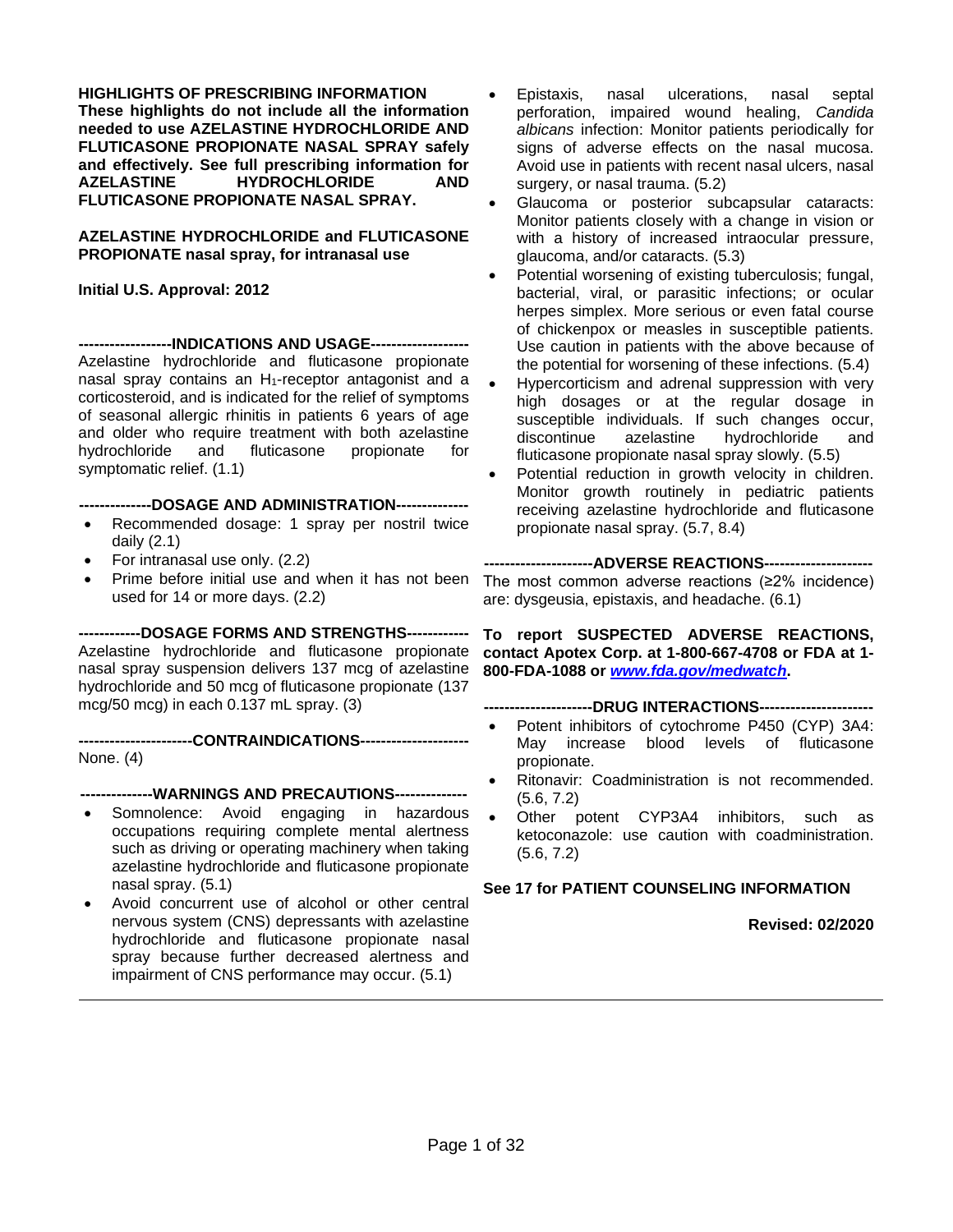## **FULL PRESCRIBING INFORMATION: CONTENTS\***

- **1 [INDICATIONS AND USAGE](#page-1-0)**
- [1.1 Seasonal Allergic Rhinitis](#page-1-1) **[2 DOSAGE AND ADMINISTRATION](#page-1-2)**
	- [2.1 Dosing Information](#page-1-3)
	-
- [2.2 Important Administration Instructions](#page-1-4) **[3 DOSAGE FORMS AND STRENGTHS](#page-2-0)**

# **[4 CONTRAINDICATIONS](#page-2-1)**

- **[5 WARNINGS AND PRECAUTIONS](#page-2-2)**
	- [5.1 Somnolence](#page-2-3)
	- [5.2 Local Nasal Effects](#page-2-4)
	- [5.3 Glaucoma and Cataracts](#page-2-5)
	- [5.4 Immunosuppression](#page-3-0)
	- [5.5 Hypothalamic-Pituitary-Adrenal \(HPA\) Axis](#page-3-1)  **[Effects](#page-3-1)**
	- [5.6 Use of Cytochrome P450 3A4 Inhibitors](#page-4-0)
	- [5.7 Effects](#page-4-1) on Growth

# **[6 ADVERSE REACTIONS](#page-4-2)**

- [6.1 Clinical Trials Experience](#page-4-3)
- [6.2 Postmarketing Experience](#page-7-0)

## **[7 DRUG INTERACTIONS](#page-8-0)**

[7.1 Central Nervous System Depressants](#page-8-1)

[7.2 Cytochrome P450 3A4](#page-8-2)

# **[8 USE IN SPECIFIC POPULATIONS](#page-8-3)**

- [8.1 Pregnancy](#page-8-4)
- [8.2 Lactation](#page-10-0)
- [8.4 Pediatric Use](#page-11-0)
- [8.5 Geriatric Use](#page-11-1)
- **[10 OVERDOSAGE](#page-12-0)**
- **[11 DESCRIPTION](#page-12-1)**

#### **[12 CLINICAL PHARMACOLOGY](#page-13-0)**

- [12.1 Mechanism of Action](#page-13-1)
- [12.2 Pharmacodynamics](#page-14-0)
- [12.3 Pharmacokinetics](#page-14-1)

### **[13 NONCLINICAL TOXICOLOGY](#page-16-0)**

- [13.1 Carcinogenesis, Mutagenesis, Impairment of](#page-16-1)  **[Fertility](#page-16-1)**
- **[14 CLINICAL STUDIES](#page-17-0)**
- **[16 HOW SUPPLIED/STORAGE AND HANDLING](#page-20-0)**
- **[17 PATIENT COUNSELING INFORMATION](#page-20-1)**

\*Sections or subsections omitted from the full prescribing information are not listed.

# **FULL PRESCRIBING INFORMATION**

# <span id="page-1-0"></span>**1 INDICATIONS AND USAGE**

# <span id="page-1-1"></span>**1.1 Seasonal Allergic Rhinitis**

Azelastine hydrochloride and fluticasone propionate nasal spray is indicated for the relief of symptoms of seasonal allergic rhinitis in patients 6 years of age and older who require treatment with both azelastine hydrochloride and fluticasone propionate for symptomatic relief.

# <span id="page-1-2"></span>**2 DOSAGE AND ADMINISTRATION**

# <span id="page-1-3"></span>**2.1 Dosing Information**

The recommended dosage of azelastine hydrochloride and fluticasone propionate nasal spray is 1 spray in each nostril twice daily.

### <span id="page-1-4"></span>**2.2 Important Administration Instructions**

Administer azelastine hydrochloride and fluticasone propionate nasal spray by the intranasal route only.

Shake the bottle gently before each use.

**Priming:** Prime azelastine hydrochloride and fluticasone propionate nasal spray before initial use by releasing 6 sprays or until a fine mist appears. When azelastine hydrochloride and fluticasone propionate nasal spray has not been used for 14 or more days, reprime with 1 spray or until a fine mist appears.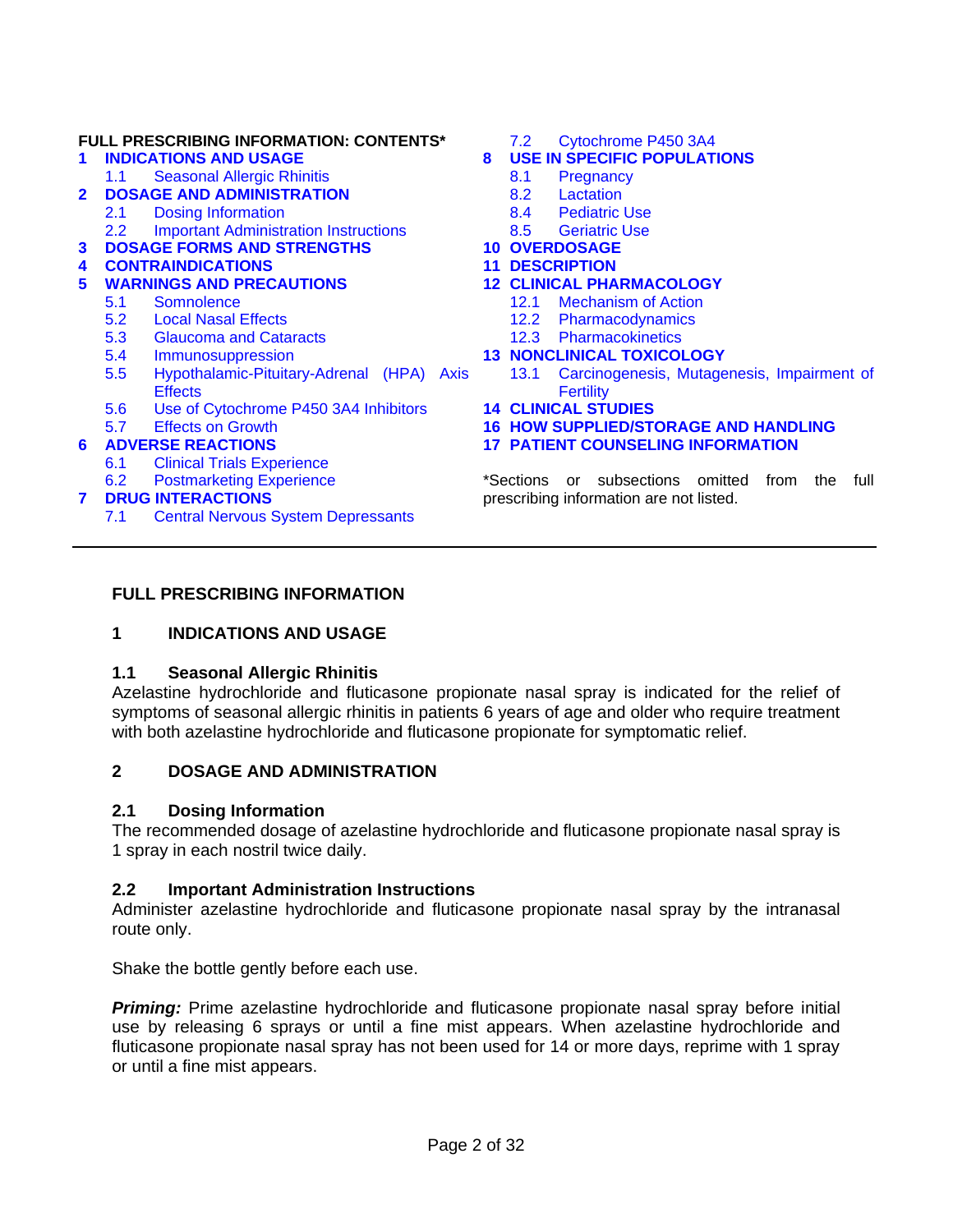Avoid spraying azelastine hydrochloride and fluticasone propionate nasal spray into the eyes. If sprayed in the eyes, flush eyes with water for at least 10 minutes.

# <span id="page-2-0"></span>**3 DOSAGE FORMS AND STRENGTHS**

Azelastine hydrochloride and fluticasone propionate nasal spray is a nasal spray suspension. Each spray delivers a volume of 0.137 mL suspension containing 137 mcg of azelastine hydrochloride and 50 mcg of fluticasone propionate (137 mcg/50 mcg).

# <span id="page-2-1"></span>**4 CONTRAINDICATIONS**

None.

# <span id="page-2-2"></span>**5 WARNINGS AND PRECAUTIONS**

# <span id="page-2-3"></span>**5.1 Somnolence**

In clinical trials, the occurrence of somnolence has been reported in some patients (6 of 853 adult and adolescent patients) taking azelastine hydrochloride and fluticasone propionate nasal spray in placebo controlled trials [*see Adverse Reactions (6.1)*]. Patients should be cautioned against engaging in hazardous occupations requiring complete mental alertness and motor coordination such as operating machinery or driving a motor vehicle after administration of azelastine hydrochloride and fluticasone propionate nasal spray. Concurrent use of azelastine hydrochloride and fluticasone propionate nasal spray with alcohol or other central nervous system depressants should be avoided because additional reductions in alertness and additional impairment of central nervous system performance may occur [*see Drug Interactions (7.1)*].

# <span id="page-2-4"></span>**5.2 Local Nasal Effects**

In clinical trials of 2 to 52 weeks' duration, epistaxis was observed more frequently in patients treated with azelastine hydrochloride and fluticasone propionate nasal spray than those who received placebo [*see Adverse Reactions (6)*]*.* 

Instances of nasal ulceration and nasal septal perforation have been reported in patients following the intranasal application of corticosteroids. There were no instances of nasal ulceration or nasal septal perforation observed in clinical trials with azelastine hydrochloride and fluticasone propionate nasal spray.

Because of the inhibitory effect of corticosteroids on wound healing, patients who have experienced recent nasal ulcers, nasal surgery, or nasal trauma should avoid use of azelastine hydrochloride and fluticasone propionate nasal spray until healing has occurred.

In clinical trials with fluticasone propionate administered intranasally, the development of localized infections of the nose and pharynx with *Candida albicans* has occurred. When such an infection develops, it may require treatment with appropriate local therapy and discontinuation of treatment with azelastine hydrochloride and fluticasone propionate nasal spray. Patients using azelastine hydrochloride and fluticasone propionate nasal spray over several months or longer should be examined periodically for evidence of *Candida* infection or other signs of adverse effects on the nasal mucosa.

# <span id="page-2-5"></span>**5.3 Glaucoma and Cataracts**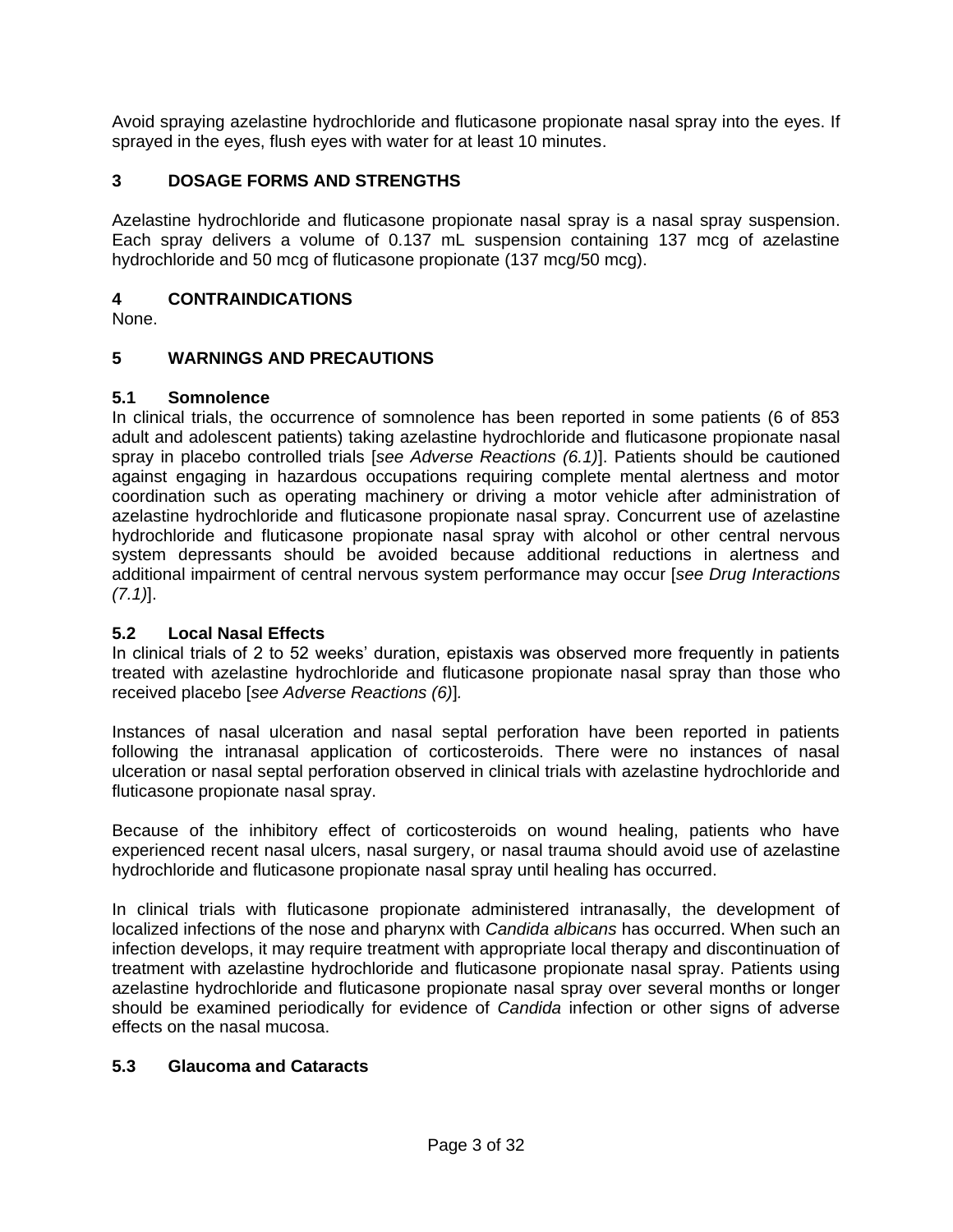Nasal and inhaled corticosteroids may result in the development of glaucoma and/or cataracts. Therefore, close monitoring is warranted in patients with a change in vision or with a history of increased intraocular pressure, glaucoma, and/or cataracts.

Glaucoma and cataract formation were evaluated with intraocular pressure measurements and slit lamp examinations in a controlled 12-month study in 612 adolescent and adult patients aged 12 years and older with perennial allergic or vasomotor rhinitis (VMR). Of the 612 patients enrolled in the study, 405 were randomized to receive azelastine hydrochloride and fluticasone propionate nasal spray (1 spray per nostril twice daily) and 207 were randomized to receive fluticasone propionate nasal spray (2 sprays per nostril once daily). In the azelastine hydrochloride and fluticasone propionate nasal spray group, one patient had increased intraocular pressure at month 6. In addition, three patients had evidence of posterior subcapsular cataract at month 6 and one at month 12 (end of treatment). In the fluticasone propionate group, three patients had evidence of posterior subcapsular cataract at month 12 (end of treatment).

## <span id="page-3-0"></span>**5.4 Immunosuppression**

Persons who are using drugs, such as corticosteroids, that suppress the immune system are more susceptible to infections than healthy individuals. Chickenpox and measles, for example, can have a more serious or even fatal course in susceptible children or adults using corticosteroids. In children or adults who have not had these diseases or been properly immunized, particular care should be taken to avoid exposure. How the dose, route, and duration of corticosteroid administration affect the risk of developing a disseminated infection is not known. The contribution of the underlying disease and/or prior corticosteroid treatment to the risk is also not known. If exposed to chickenpox, prophylaxis with varicella zoster immune globulin (VZIG) may be indicated. If exposed to measles, prophylaxis with pooled intramuscular immunoglobulin (IG) may be indicated. (See the respective package inserts for complete VZIG and IG prescribing information.) If chickenpox develops, treatment with antiviral agents may be considered.

Corticosteroids should be used with caution, if at all, in patients with active or quiescent tuberculous infections of the respiratory tract; untreated local or systemic fungal or bacterial infections; systemic viral or parasitic infections; or ocular herpes simplex because of the potential for worsening of these infections.

# <span id="page-3-1"></span>**5.5 Hypothalamic-Pituitary-Adrenal (HPA) Axis Effects**

When intranasal steroids are used at higher than recommended dosages or in susceptible individuals at recommended dosages, systemic corticosteroid effects such as hypercorticism and adrenal suppression may appear. If such changes occur, the dosage of azelastine hydrochloride and fluticasone propionate nasal spray should be discontinued slowly, consistent with accepted procedures for discontinuing oral corticosteroid therapy. The concomitant use of intranasal corticosteroids with other inhaled corticosteroids could increase the risk of signs or symptoms of hypercorticism and/or suppression of the HPA axis.

The replacement of a systemic corticosteroid with a topical corticosteroid can be accompanied by signs of adrenal insufficiency, and in addition some patients may experience symptoms of withdrawal, e.g., joint and/or muscular pain, lassitude, and depression. Patients previously treated for prolonged periods with systemic corticosteroids and transferred to topical corticosteroids should be carefully monitored for acute adrenal insufficiency in response to stress. In those patients who have asthma or other clinical conditions requiring long-term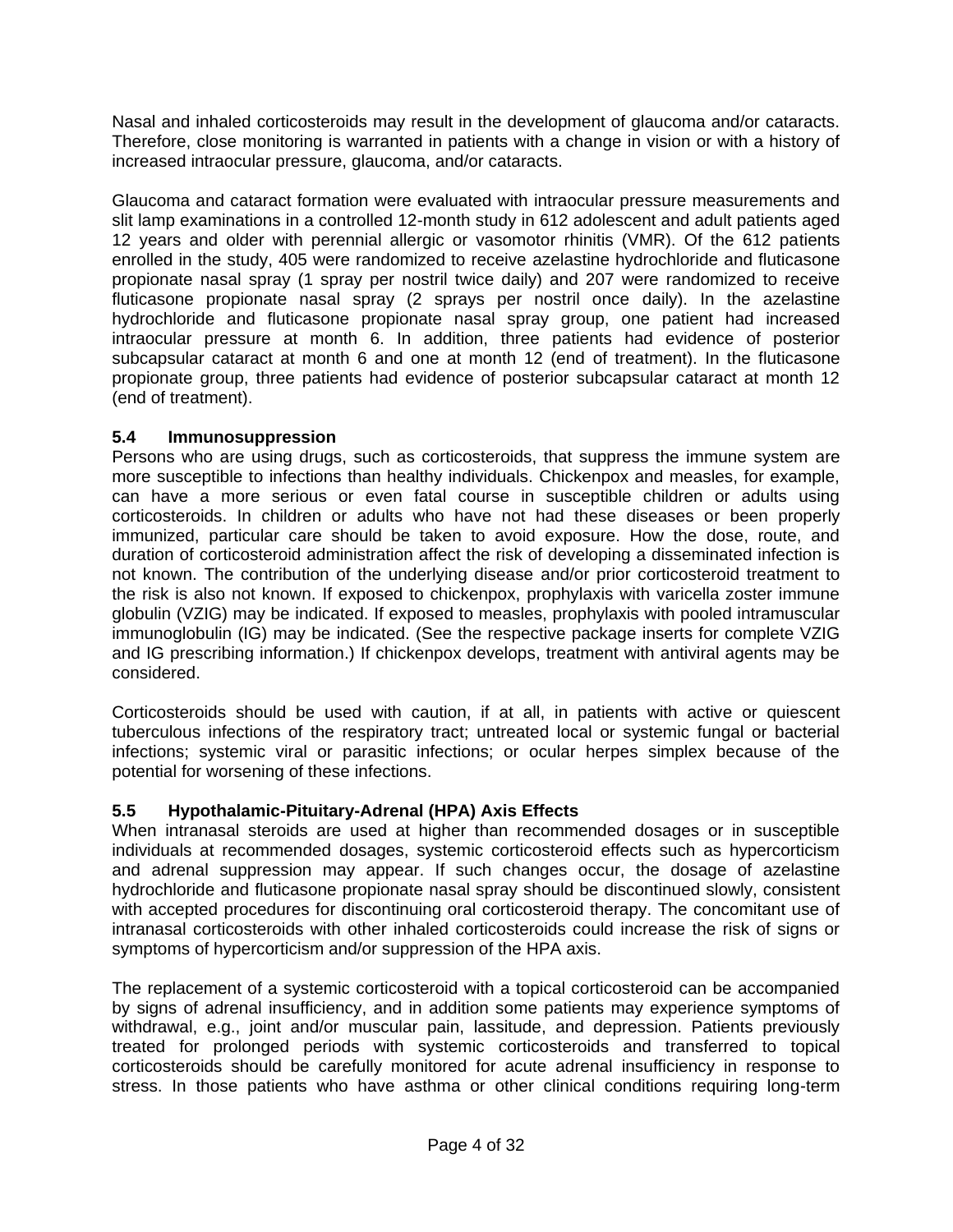systemic corticosteroid treatment, too rapid a decrease in systemic corticosteroids may cause a severe exacerbation of their symptoms.

# <span id="page-4-0"></span>**5.6 Use of Cytochrome P450 3A4 Inhibitors**

Ritonavir and other strong cytochrome P450 3A4 (CYP3A4) inhibitors can significantly increase plasma fluticasone propionate exposure, resulting in significantly reduced serum cortisol concentrations [*see Drug Interactions (7.2) and Clinical Pharmacology (12.3)*]. During postmarketing use, there have been reports of clinically significant drug interactions in patients receiving fluticasone propionate and ritonavir, resulting in systemic corticosteroid effects including Cushing syndrome and adrenal suppression. Therefore, coadministration of azelastine hydrochloride and fluticasone propionate nasal spray and ritonavir is not recommended unless the potential benefit to the patient outweighs the risk of systemic corticosteroid side effects.

Use caution with the coadministration of azelastine hydrochloride and fluticasone propionate nasal spray and other potent CYP3A4 inhibitors, such as ketoconazole [*see Drug Interactions (7.2) and Clinical Pharmacology (12.3)*].

# <span id="page-4-1"></span>**5.7 Effect on Growth**

Corticosteroids may cause a reduction in growth velocity when administered to pediatric patients. Monitor the growth routinely of pediatric patients receiving azelastine hydrochloride and fluticasone propionate nasal spray [*see Use in Specific Populations (8.4)*].

# <span id="page-4-2"></span>**6 ADVERSE REACTIONS**

Systemic and local corticosteroid use may result in the following:

- Somnolence [*see Warnings and Precautions (5.1)*]
- Local nasal effects, including epistaxis, nasal ulceration, nasal septal perforation, impaired wound healing, and *Candida albicans* infection [*see Warnings and Precautions (5.2)*]
- Glaucoma and cataracts [*see Warnings and Precautions (5.3)*]
- Immunosuppression [*see Warnings and Precautions (5.4)*]
- Hypothalamic-pituitary-adrenal (HPA) axis effects, including growth reduction [*see Warnings and Precautions (5.5 and 5.7), Use in Specific Populations (8.4)*]

# <span id="page-4-3"></span>**6.1 Clinical Trials Experience**

Because clinical trials are conducted under widely varying conditions, adverse reaction rates observed in clinical trials of a drug cannot be directly compared to rates in the clinical trials of another drug and may not reflect rates observed in practice.

# *Adults and Adolescents 12 Years of Age and Older*

The safety data described below in adults and adolescents 12 years of age and older reflect exposure to azelastine hydrochloride and fluticasone propionate nasal spray in 853 patients (12 years of age and older; 36% male and 64% female) with seasonal allergic rhinitis in 3 doubleblind, placebo-controlled clinical trials of 2-week duration. The racial distribution for the 3 clinical trials was 80% white, 16% black, 2% Asian, and 1% other.

In the 3-placebo controlled clinical trials of 2-week duration, 3411 patients with seasonal allergic rhinitis were treated with 1 spray per nostril of azelastine hydrochloride and fluticasone propionate nasal spray, azelastine hydrochloride nasal spray, fluticasone propionate nasal spray, or placebo, twice daily. The azelastine hydrochloride and fluticasone propionate comparators use the same vehicle and device as azelastine hydrochloride and fluticasone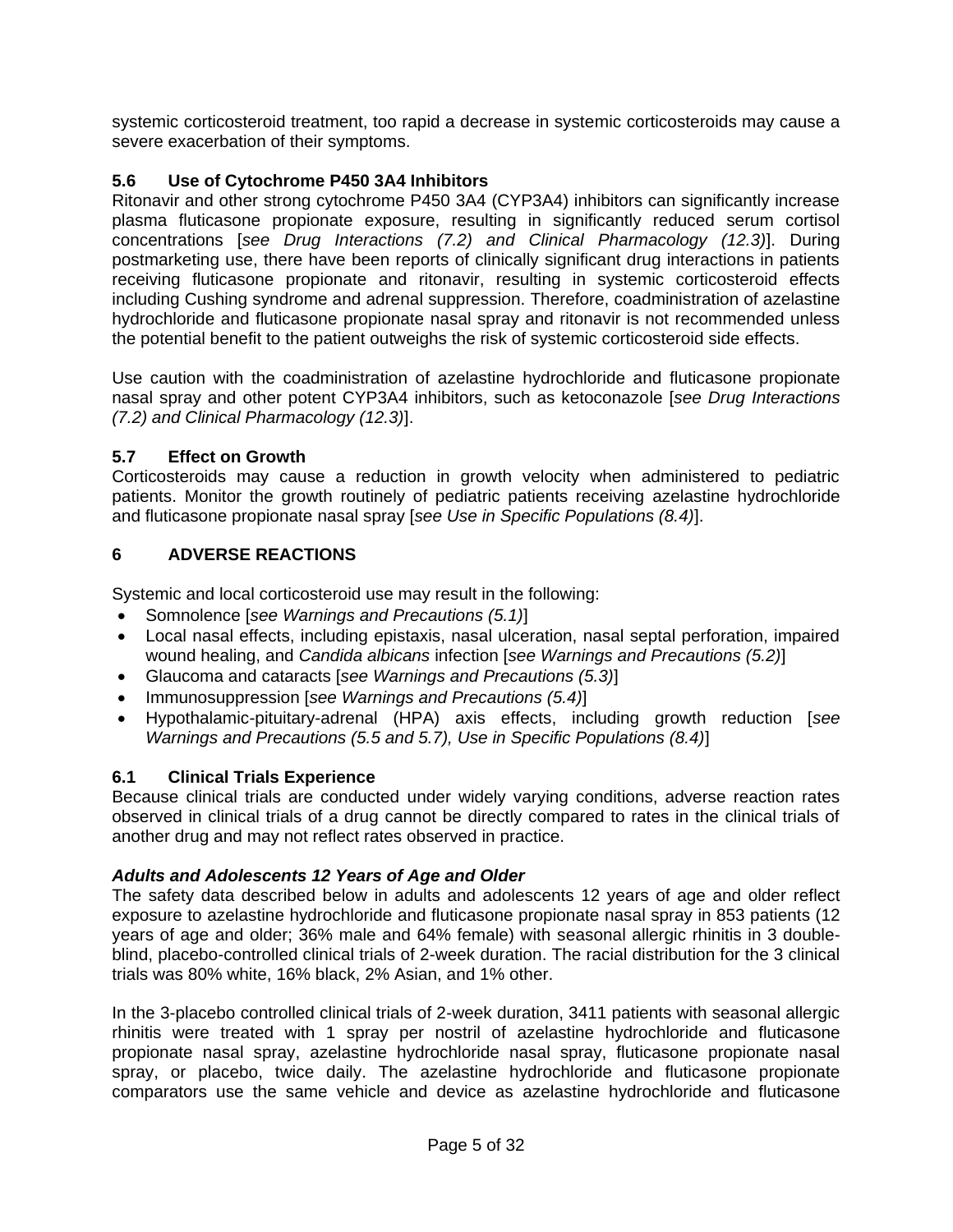propionate nasal spray and are not commercially marketed. Overall, adverse reactions were 16% in the azelastine hydrochloride and fluticasone propionate nasal spray treatment groups, 15% in the azelastine hydrochloride nasal spray groups, 13% in the fluticasone propionate nasal spray groups, and 12% in the placebo groups. Overall, 1% of patients in both the azelastine hydrochloride and fluticasone propionate nasal spray and placebo groups discontinued due to adverse reactions.

Table 1 contains adverse reactions reported with frequencies greater than or equal to 2% and more frequently than placebo in patients treated with azelastine hydrochloride and fluticasone propionate nasal spray in the seasonal allergic rhinitis controlled clinical trials.

#### **Table 1 Adverse Reactions with ≥2% Incidence and More Frequently than Placebo in Placebo-Controlled Trials of 2 Weeks Duration with Azelastine Hydrochloride and Fluticasone Propionate Nasal Spray in Adult and Adolescent Patients with Seasonal Allergic Rhinitis**

|           |                                                                                                                               | 1 spray per nostril twice daily                                             |                                                                                  |                                     |  |  |
|-----------|-------------------------------------------------------------------------------------------------------------------------------|-----------------------------------------------------------------------------|----------------------------------------------------------------------------------|-------------------------------------|--|--|
|           | <b>Azelastine</b><br><b>Hydrochloride and</b><br><b>Fluticasone</b><br><b>Propionate Nasal</b><br><b>Spray</b><br>$(N=853)^*$ | <b>Azelastine</b><br>Hydrochloride<br>Nasal Spray <sup>t</sup><br>$(N=851)$ | <b>Fluticasone</b><br><b>Propionate Nasal</b><br>Spray <sup>t</sup><br>$(N=846)$ | <b>Vehicle Placebo</b><br>$(N=861)$ |  |  |
| Dysgeusia | 30(4%)                                                                                                                        | 44(5%)                                                                      | 4(1%)                                                                            | 2(<1%)                              |  |  |
| Headache  | 18(2%)                                                                                                                        | 20(2%)                                                                      | 20(2%)                                                                           | 10(1%)                              |  |  |
| Epistaxis | 16(2%)                                                                                                                        | 14(2%)                                                                      | 14(2%)                                                                           | 15(2%)                              |  |  |

\* Safety population N=853, intent-to-treat population N=848

† Not commercially marketed

In the above trials, somnolence was reported in <1% of patients treated with azelastine hydrochloride and fluticasone propionate nasal spray (6 of 853) or vehicle placebo (1 of 861) [*see Warnings and Precautions (5.1)*].

# Pediatric Patients 6 to 11 Years of Age

The safety data described below in children 6-11 years of age reflect exposure to azelastine hydrochloride and fluticasone propionate nasal spray in 152 patients (6 to 11 years of age; 57% male and 43% female) with seasonal allergic rhinitis in one double-blind, placebo-controlled clinical trial of 2-week duration. The racial distribution for the clinical trial was 69% white, 31% black, 2% Asian and 2% other.

In the placebo-controlled clinical trial of 2-week duration, patients with seasonal allergic rhinitis were treated with 1 spray per nostril of azelastine hydrochloride and fluticasone propionate nasal spray or placebo, twice daily. Overall, adverse reactions were 16% in the azelastine hydrochloride and fluticasone propionate nasal spray treatment group, and 12% in the placebo group. Overall, 1% of patients in both the azelastine hydrochloride and fluticasone propionate nasal spray and placebo groups discontinued due to adverse reactions.

Table 2 contains adverse reactions reported with frequencies greater than or equal to 2% and more frequently than placebo in patients treated with azelastine hydrochloride and fluticasone propionate nasal spray in the seasonal allergic rhinitis controlled clinical trial.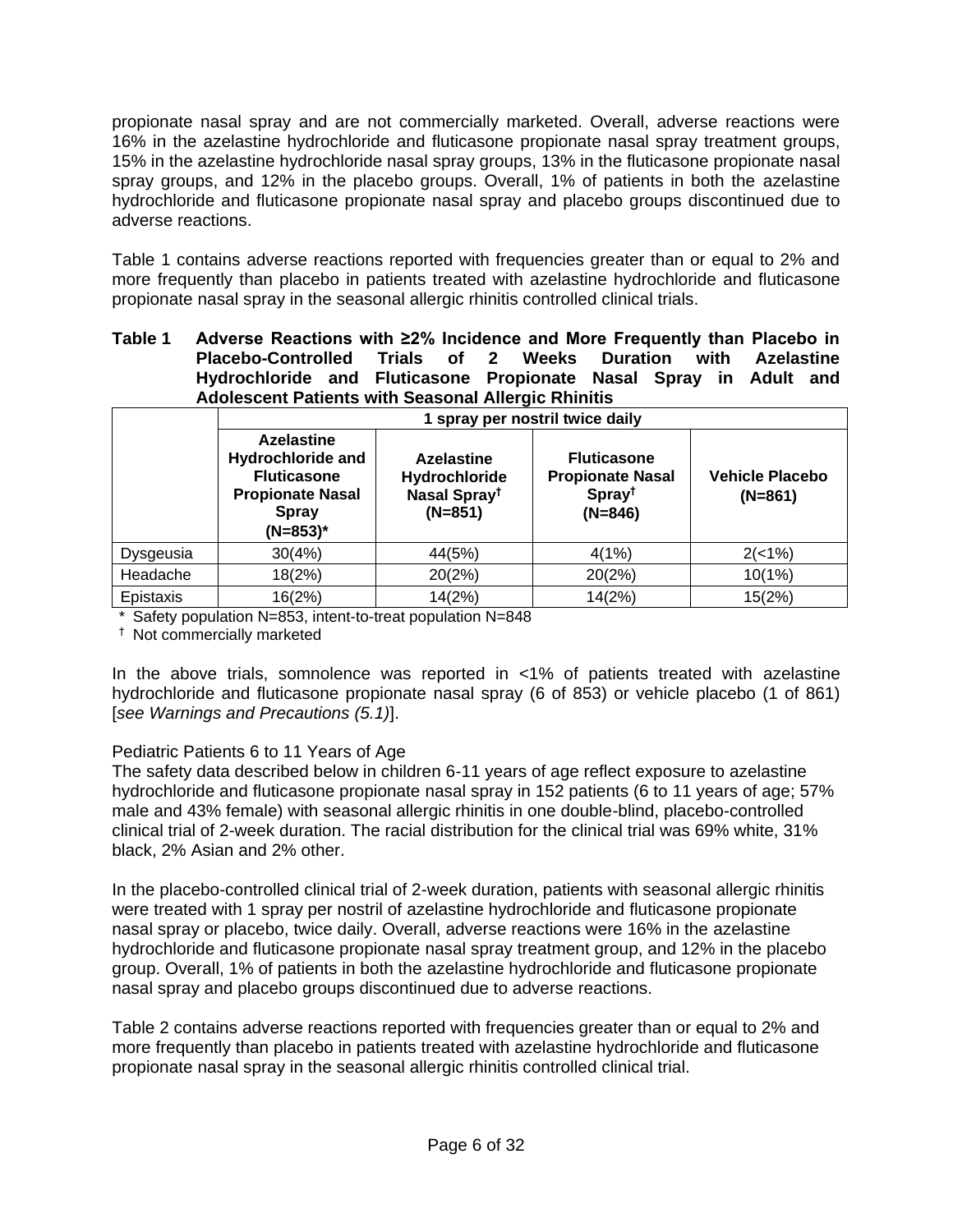**Table 2. Adverse Reactions with ≥2% Incidence and More Frequently than Placebo in Placebo-Controlled Trials of 2 Weeks Duration with Azelastine Hydrochloride and Fluticasone Propionate Nasal Spray in Children 6 to 11 Years of Age with Seasonal Allergic Rhinitis**

|                  | 1 spray per nostril twice daily                                                     |                        |  |  |
|------------------|-------------------------------------------------------------------------------------|------------------------|--|--|
|                  | <b>Azelastine Hydrochloride</b><br>and Fluticasone Propionate<br><b>Nasal Spray</b> | <b>Vehicle Placebo</b> |  |  |
|                  | $(N=152)^*$                                                                         | $(N=152)$              |  |  |
| <b>Dysgeusia</b> | 6(4%)                                                                               | 0(0%                   |  |  |
| <b>Epistaxis</b> | 6(4%)                                                                               | 4(3%)                  |  |  |

**\*Safety Population N=152, intent-to-treat population N=152**

In the above trial, somnolence was not reported *[see Warnings and Precautions (5.1)].*

*Long-Term (12-Month) Safety Trial in Adults and Adolescents 12 Years of Age and Older*

In the 12-month open-label, active-controlled clinical trial, 404 Asian patients (240 males and 164 females) with perennial allergic rhinitis or vasomotor rhinitis were treated with azelastine hydrochloride and fluticasone propionate nasal spray, 1 spray per nostril twice daily.

In the 12-month, open-label, active-controlled, long-term safety trial in adults and adolescents 12 years of age and older, 404 patients with perennial allergic rhinitis or vasomotor rhinitis were treated with azelastine hydrochloride and fluticasone propionate nasal spray 1 spray per nostril twice daily and 207 patients were treated with fluticasone propionate nasal spray, 2 sprays per nostril once daily. Overall, adverse reactions were 47% in the azelastine hydrochloride and fluticasone propionate nasal spray treatment group and 44% in the fluticasone propionate nasal spray group. The most frequently reported adverse reactions  $(2 2%)$  with azelastine hydrochloride and fluticasone propionate nasal spray were headache, pyrexia, cough, nasal congestion, rhinitis, dysgeusia, viral infection, upper respiratory tract infection, pharyngitis, pain, diarrhea, and epistaxis. In the azelastine hydrochloride and fluticasone propionate nasal spray treatment group, 7 patients (2%) had mild epistaxis and 1 patient (<1%) had moderate epistaxis. In the fluticasone propionate nasal spray treatment group 1 patient (<1%) had mild epistaxis. No patients had reports of severe epistaxis. Focused nasal examinations were performed and no nasal ulcerations or septal perforations were observed. Eleven of 404 patients (3%) treated with azelastine hydrochloride and fluticasone propionate nasal spray and 6 of 207 patients (3%) treated with fluticasone propionate nasal spray discontinued from the trial due to adverse events.

Long-Term (3-Month) Safety Trial in Pediatric Patients 6 to 11 Years of Age In the 3-month open label active-controlled clinical trial, 264 patients (60% male, 40% female) (80% white, 19% black, 4% Asian and 2% other) with allergic rhinitis were treated with azelastine hydrochloride and fluticasone propionate nasal spray, 1 spray per nostril twice daily.

In the 3-month, open label, active-controlled, safety trial in pediatric patients 6-11 years of age 264 patients (128 patients ≥6 to <9 years of age, and 136 patients ≥9 to <12 years of age) with allergic rhinitis (based on the Investigator's assessment) were treated with azelastine hydrochloride and fluticasone propionate nasal spray, 1 spray per nostril twice daily and 89 patients (44 patients ≥6 to <9 years of age, and 45 patients ≥9 to <12 years of age) were treated with fluticasone propionate nasal spray, 1 spray per nostril twice daily. Overall, adverse reactions were 40% in the azelastine hydrochloride and fluticasone propionate nasal spray treatment group and 36% in the fluticasone propionate nasal spray group. The most frequently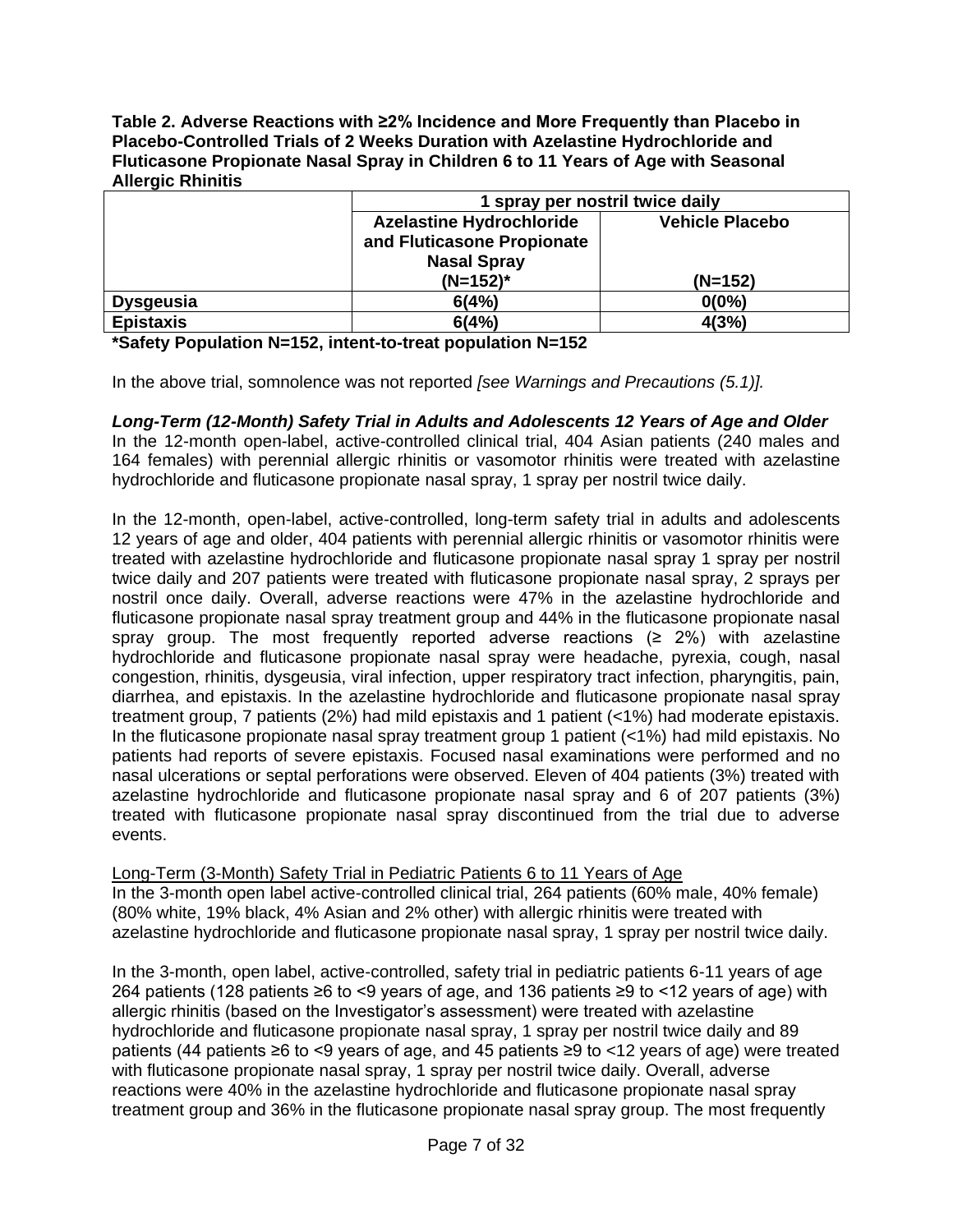reported adverse reactions (≥2%) with azelastine hydrochloride and fluticasone propionate nasal spray were epistaxis, headache, oropharyngeal pain, vomiting, upper abdominal pain, cough, pyrexia, otitis media, upper respiratory tract infection, diarrhea, nausea, otitis externa, and urticaria. In the azelastine hydrochloride and fluticasone propionate nasal spray treatment group 23 patients (9%) had mild epistaxis and 3 patients (1%) had moderate epistaxis. In the fluticasone propionate nasal spray treatment group 8 patients (9%) had mild epistaxis. No patients had reports of severe epistaxis. Focused nasal examinations were performed and no ulcerations or septal perforations were observed. Four of 264 patients (2%) treated with azelastine hydrochloride and fluticasone propionate nasal spray and 3 of 89 (3%) treated with fluticasone propionate nasal spray discontinued from the trial due to adverse events. There were two reports of somnolence, one severe, among children taking azelastine hydrochloride and fluticasone propionate nasal spray *[see Warnings and Precautions (5.1)].*

## <span id="page-7-0"></span>**6.2 Postmarketing Experience**

The following spontaneous adverse events have been reported with azelastine hydrochloride and fluticasone propionate nasal spray or one of the components (azelastine and fluticasone). Because these reactions are reported voluntarily from a population of uncertain size, it is not always possible to reliably estimate their frequency or establish a causal relationship to drug exposure.

*Cardiac disorders:* atrial fibrillation, increased heart rate, palpitations

*Eye disorder:* blurred vision, cataracts, conjunctivitis, dryness and irritation, eye swelling, glaucoma, increased intraocular pressure, vision abnormal, xerophthalmia

*Gastrointestinal disorders:* nausea, vomiting

*General disorders and administration site condition:* aches and pain, application site irritation, chest pain, edema of face and tongue, fatigue, tolerance

*Immune system disorders:* anaphylaxis/anaphylactoid reactions which in rare instances were severe, hypersensitivity reactions

*Musculoskeletal and connective tissue disorders:* growth suppression *[see Use in Specific Populations (8.4)]*

*Nervous system disorders:* disturbance or loss of smell and/or taste, dizziness, involuntary muscle contractions, paresthesia, parosmia

*Psychiatric disorders:* anxiety, confusion, nervousness

*Renal and urinary disorders:* urinary retention

*Respiratory, thoracic and mediastinal disorders:* bronchospasm, cough, dysphonia, dyspnea, hoarseness, nasal septal perforation, nasal discomfort, nasal dryness, nasal sores, nasal ulcer, sore throat, throat dryness and irritation, voice changes, wheezing

*Skin and subcutaneous tissue disorder:* angioedema, erythema, face swelling, pruritus, rash, urticaria

*Vascular disorder:* hypertension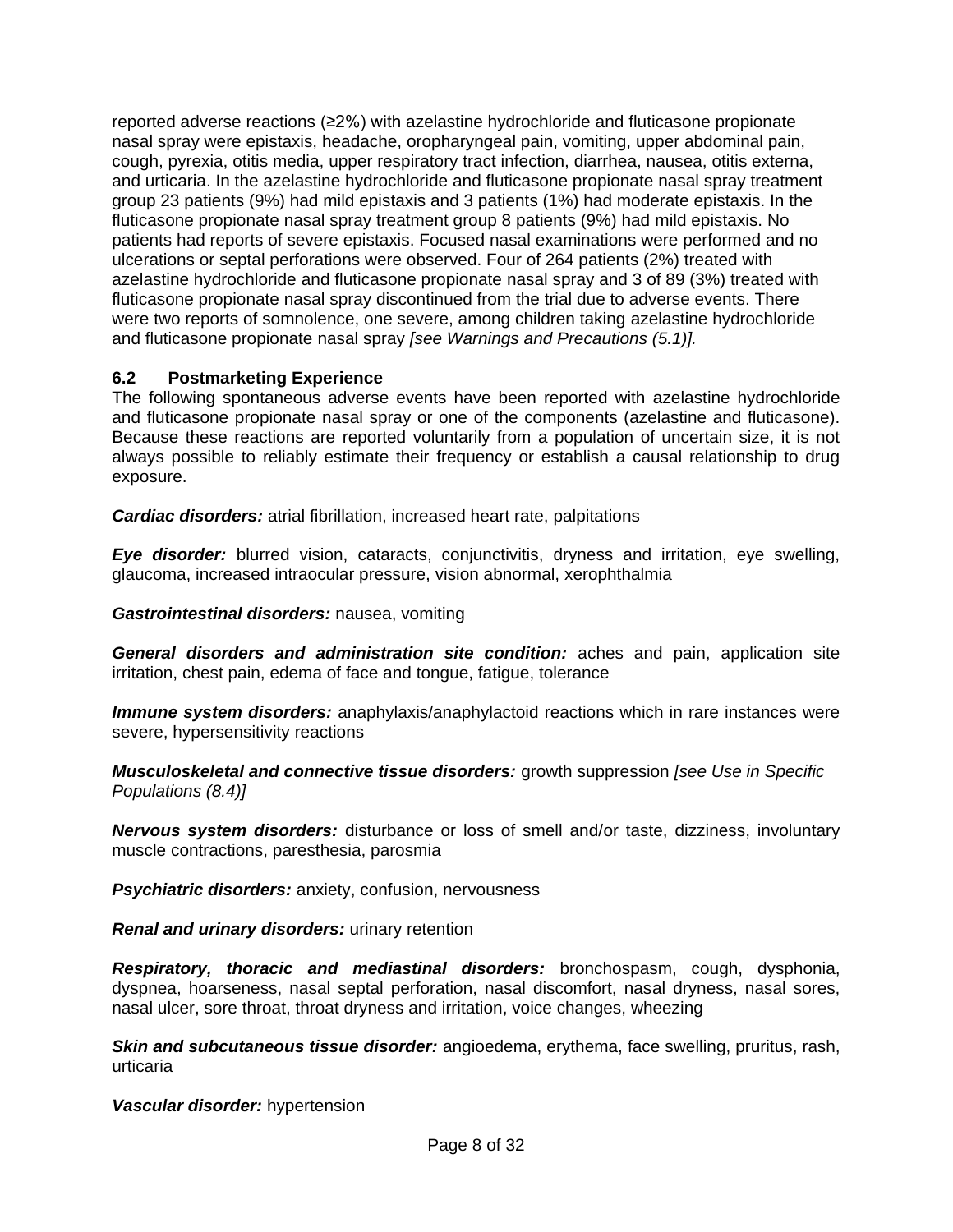# <span id="page-8-0"></span>**7 DRUG INTERACTIONS**

No formal drug interaction studies have been performed with azelastine hydrochloride and fluticasone propionate nasal spray. The drug interactions of the combination are expected to reflect those of the individual components.

## <span id="page-8-1"></span>**7.1 Central Nervous System Depressants**

Concurrent use of azelastine hydrochloride and fluticasone propionate nasal spray with alcohol or other central nervous system depressants should be avoided because somnolence and impairment of central nervous system performance may occur [*see Warnings and Precautions (5.1)*].

## <span id="page-8-2"></span>**7.2 Cytochrome P450 3A4**

Ritonavir (a strong CYP3A4 inhibitor) significantly increased plasma fluticasone propionate exposure following administration of fluticasone propionate aqueous nasal spray, resulting in significantly reduced serum cortisol concentrations [*see Clinical Pharmacology (12.3)*]. During postmarketing use, there have been reports of clinically significant drug interactions in patients receiving fluticasone propionate and ritonavir, resulting in systemic corticosteroid effects including Cushing syndrome and adrenal suppression. Therefore, coadministration of fluticasone propionate and ritonavir is not recommended unless the potential benefit to the patient outweighs the risk of systemic corticosteroid side effects.

Ketoconazole (also a strong CYP3A4 inhibitor), administered in multiple 200 mg doses to steady-state, increased plasma exposure of fluticasone propionate, reduced plasma cortisol AUC, but had no effect on urinary excretion of cortisol, following administration of a single 1000 mcg dose of fluticasone propionate by oral inhalation route.

Caution should be exercised when azelastine hydrochloride and fluticasone propionate nasal spray is coadministered with ketoconazole and other known strong CYP3A4 inhibitors.

### <span id="page-8-3"></span>**8 USE IN SPECIFIC POPULATIONS**

### <span id="page-8-4"></span>**8.1 Pregnancy**

### Risk Summary

Limited data from postmarketing experience with azelastine hydrochloride and fluticasone propionate nasal spray in pregnant women have not identified any drug associated risks of miscarriage, birth defects, or other adverse maternal or fetal outcomes. The individual components of azelastine hydrochloride and fluticasone propionate nasal spray have been marketed for decades.

While the data regarding the use of nasal preparations of fluticasone propionate in pregnancy are limited, data from clinical studies of inhaled fluticasone propionate do not indicate an increased risk of adverse maternal or fetal outcomes.

Animal reproduction studies with azelastine hydrochloride and fluticasone propionate nasal spray are not available; however, studies are available with its individual components, azelastine hydrochloride and fluticasone propionate. In animal reproduction studies, there was no evidence of fetal harm in animals at oral doses of azelastine hydrochloride approximately 10 times the clinical daily dose. Oral administration of azelastine hydrochloride to pregnant mice, rats, and rabbits, during the period of organogenesis, produced developmental toxicity that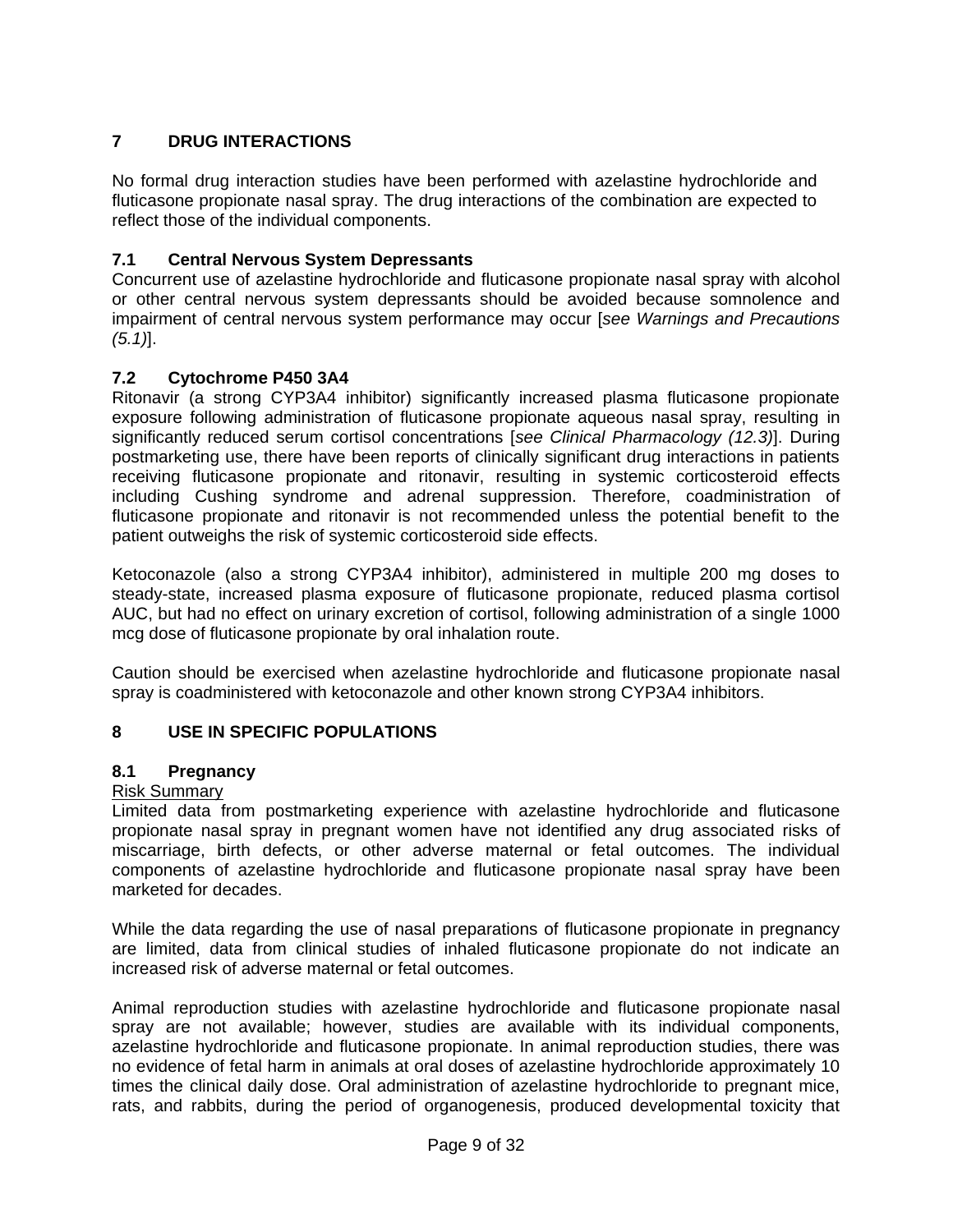included structural abnormalities, decreased embryo-fetal survival, and decreased fetal body weights at doses 530 times and higher than the maximum recommended human daily intranasal dose (MRHDID) of 0.548 mg. However, the relevance of these findings in animals to pregnant women was considered questionable based upon the high animal to human dose multiple.

In animal reproduction studies, fluticasone propionate administered via nose-only inhalation to rats decreased fetal body weight, but did not induce teratogenicity at a maternal toxic dose less than the MRHDID on a mcg/ $m<sup>2</sup>$  basis. Teratogenicity, characteristic of corticosteroids, decreased fetal body weight and/or skeletal variations, in rats, mice, and rabbits were observed with subcutaneously administered maternal toxic doses of fluticasone propionate less than the MRHDID of 200 mcg on a mcg/m<sup>2</sup> basis (see Data). Experience with corticosteroids suggests that rodents are more prone to teratogenic effects from corticosteroids than humans.

The estimated background risk of major birth defects and miscarriage for the indicated populations is unknown. All pregnancies have a background risk of birth defect, loss, or other adverse outcomes. In the U.S. general population, the estimated background risk of major birth defects and miscarriage in clinically recognized pregnancies is 2-4% and 15-20%, respectively.

# Data

# *Animal Data*

Azelastine hydrochloride: In an embryo-fetal development study in mice dosed during the period of organogenesis, azelastine hydrochloride caused embryo-fetal death, structural abnormalities (cleft palate; short or absent tail; fused, absent or branched ribs), delayed ossification, and decreased fetal weight at approximately 610 times the MRHDID in adults (on a mg/m<sup>2</sup> basis at a maternal oral dose of 68.6 mg/kg/day), which also caused maternal toxicity as evidenced by decreased maternal body weight. Neither fetal nor maternal effects occurred in mice at approximately 25 times the MRHDID in adults (on a mg/m<sup>2</sup> basis at a maternal oral dose of 3 mg/kg/day).

In an embryo-fetal development study in pregnant rats dosed during the period of organogenesis from gestation days 7 to 17, azelastine hydrochloride caused structural abnormalities (oligo-and brachydactylia), delayed ossification, and skeletal variations, in the absence of maternal toxicity, at approximately 530 times the MRHDID in adults (on a mg/m<sup>2</sup> basis at a maternal oral dose of 30 mg/kg/day). Azelastine hydrochloride caused embryo-fetal death and decreased fetal weight and severe maternal toxicity at approximately 1200 times the MRHDID (on a mg/m<sup>2</sup> basis at a maternal oral dose of 68.6 mg/kg/day). Neither fetal nor maternal effects occurred at approximately 55 times the MRHDID (on a mg/m<sup>2</sup> basis at a maternal oral dose of 3 mg/kg/day).

In an embryo-fetal development study in pregnant rabbits dosed during the period of organogenesis from gestation days 6 to 18, azelastine hydrochloride caused abortion, delayed ossification and decreased fetal weight and severe maternal toxicity at approximately 1100 times the MRHDID in adults (on a mg/m<sup>2</sup> basis at a maternal oral dose of 30 mg/kg/day). Neither fetal nor maternal effects occurred at approximately 10 times the MRHDID (on a mg/m<sup>2</sup> basis at a maternal oral dose of 0.3 mg/kg/day).

In a prenatal and postnatal development study in pregnant rats dosed from late in the gestation period and through the lactation period from gestation day 17 through lactation day 21, azelastine hydrochloride produced no adverse developmental effects on pups at maternal doses up to approximately 530 times the MRHDID (on mg/m<sup>2</sup> basis at a maternal dose of 30 mg/kg/day).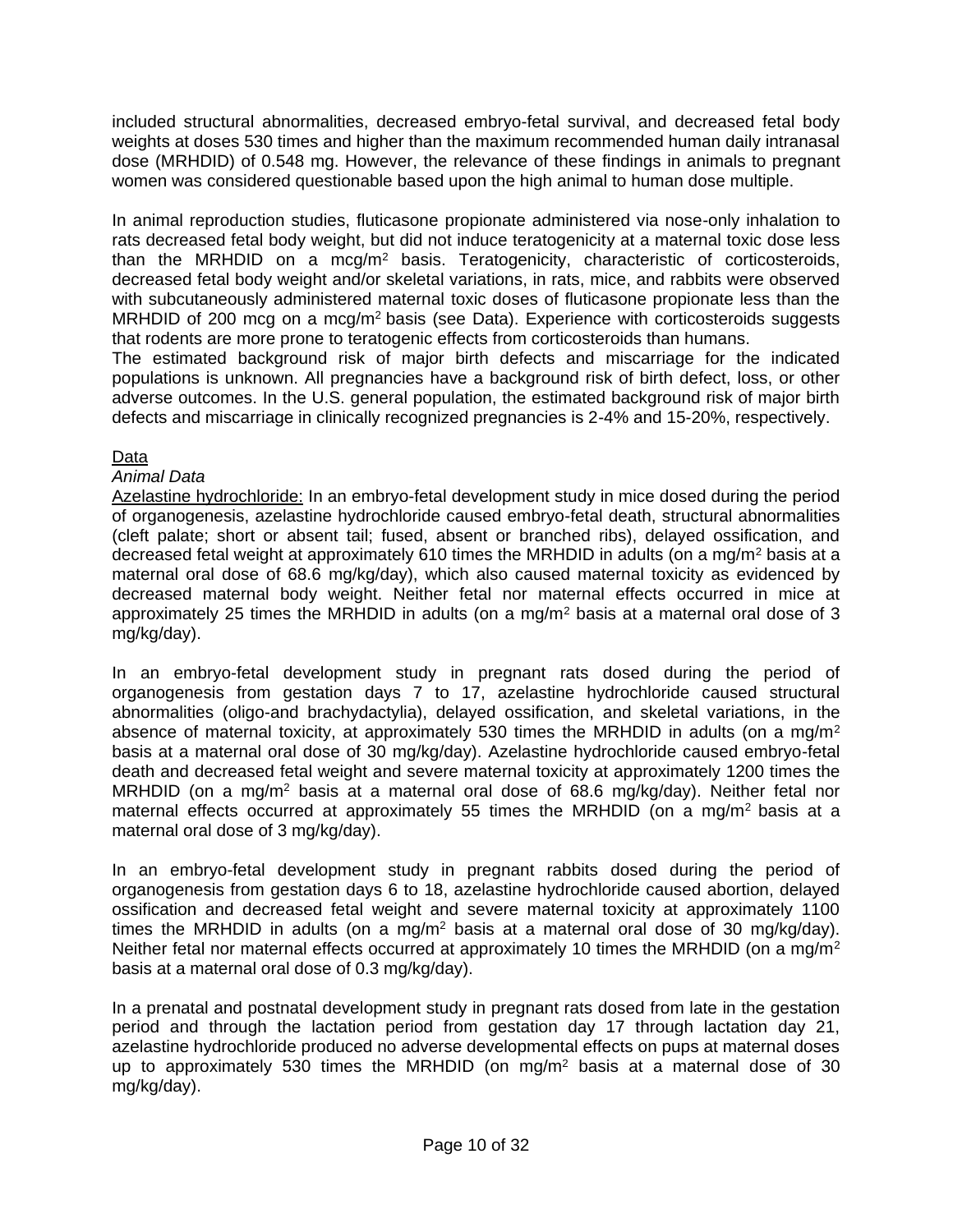Fluticasone propionate

In embryofetal development studies with pregnant rats and mice dosed by the subcutaneous route throughout the period of organogenesis, fluticasone propionate was teratogenic in both species.

Omphalocele, decreased body weight, and skeletal variations were observed in rat fetuses, in the presence of maternal toxicity, at a dose approximately 5 times the MRHDID (on a mg/m<sup>2</sup>) basis with a maternal subcutaneous dose of 100 mcg/kg/day). Neither fetal nor maternal effects occurred in rats at approximately 1 times the MRHDID (on a mg/m<sup>2</sup> basis with a maternal subcutaneous dose of 30 mcg/kg/day). Cleft palate and fetal skeletal variations were observed in mouse fetuses at a dose approximately 1 times the MRHDID (on a mg/m<sup>2</sup> basis with a maternal subcutaneous dose of 45 mcg/kg/day). Neither fetal nor maternal effects occurred in mice with a dose approximately 0.4 times the MRHDID (on a mq/m<sup>2</sup> basis with a maternal subcutaneous dose of 15 mcg/kg/day).

In an embryofetal development study with pregnant rats dosed by the nose-only inhalation route throughout the period of organogenesis, fluticasone propionate produced decreased fetal body weights and skeletal variations, in the presence of maternal toxicity, at a dose approximately 1 times the MRHDID (on a mg/m<sup>2</sup> basis with a maternal nose-only inhalation dose of 25.7 mcg/kg/day); however, there was no evidence of teratogenicity. Neither fetal nor maternal effects occurred in rats with a dose approximately  $0.25$  times the MRHDID (on a mg/m<sup>2</sup> basis with a maternal nose-only inhalation dose of 5.5 mcg/kg/day).

In an embryofetal development study in pregnant rabbits that were dosed by the subcutaneous route throughout organogenesis, fluticasone propionate produced reductions of fetal body weights, in the presence of maternal toxicity, at doses approximately 0.06 times the MRHDID and higher (on a mg/m<sup>2</sup> basis with a maternal subcutaneous dose of 0.57 mcg/kg/day).

Teratogenicity was evident based upon a finding of cleft palate for 1 fetus at dose approximately 0.4 times the MRHDID (on a mg/m<sup>2</sup> basis with a maternal subcutaneous dose of 4 mcg/kg/day). Neither fetal nor maternal effects occurred in rabbits with a dose approximately 0.01 times the MRHDID (on a mg/m<sup>2</sup> basis with a maternal subcutaneous dose of 0.08 mcg/kg/day).

Fluticasone propionate crossed the placenta following subcutaneous administration to mice and rats and oral administration to rabbits.

In a pre- and post-natal development study in pregnant rats dosed from late gestation through delivery and lactation (Gestation Day 17 to Postpartum Day 22), fluticasone propionate was not associated with decreases in pup body weight, and had no effects on developmental landmarks, learning, memory, reflexes, or fertility at doses up to 2 times the MRHDID (on a mg/m<sup>2</sup> basis with maternal subcutaneous doses up to 50 mcg/kg/day).

### <span id="page-10-0"></span>**8.2 Lactation**

### Risk Summary

There are no available data on the presence of azelastine hydrochloride or fluticasone propionate in human milk, the effects on the breastfed infant, or the effects on milk production. Breastfed infants should be monitored for signs of milk rejection during azelastine hydrochloride and fluticasone propionate nasal spray use by lactating women *(see Clinical Considerations).* Fluticasone propionate is present in rat milk *(see Data).*

Other corticosteroids have been detected in human milk. However, fluticasone propionate concentrations in plasma after intranasal therapeutic doses are low and therefore concentrations in human breast milk are likely to be correspondingly low *[see Clinical*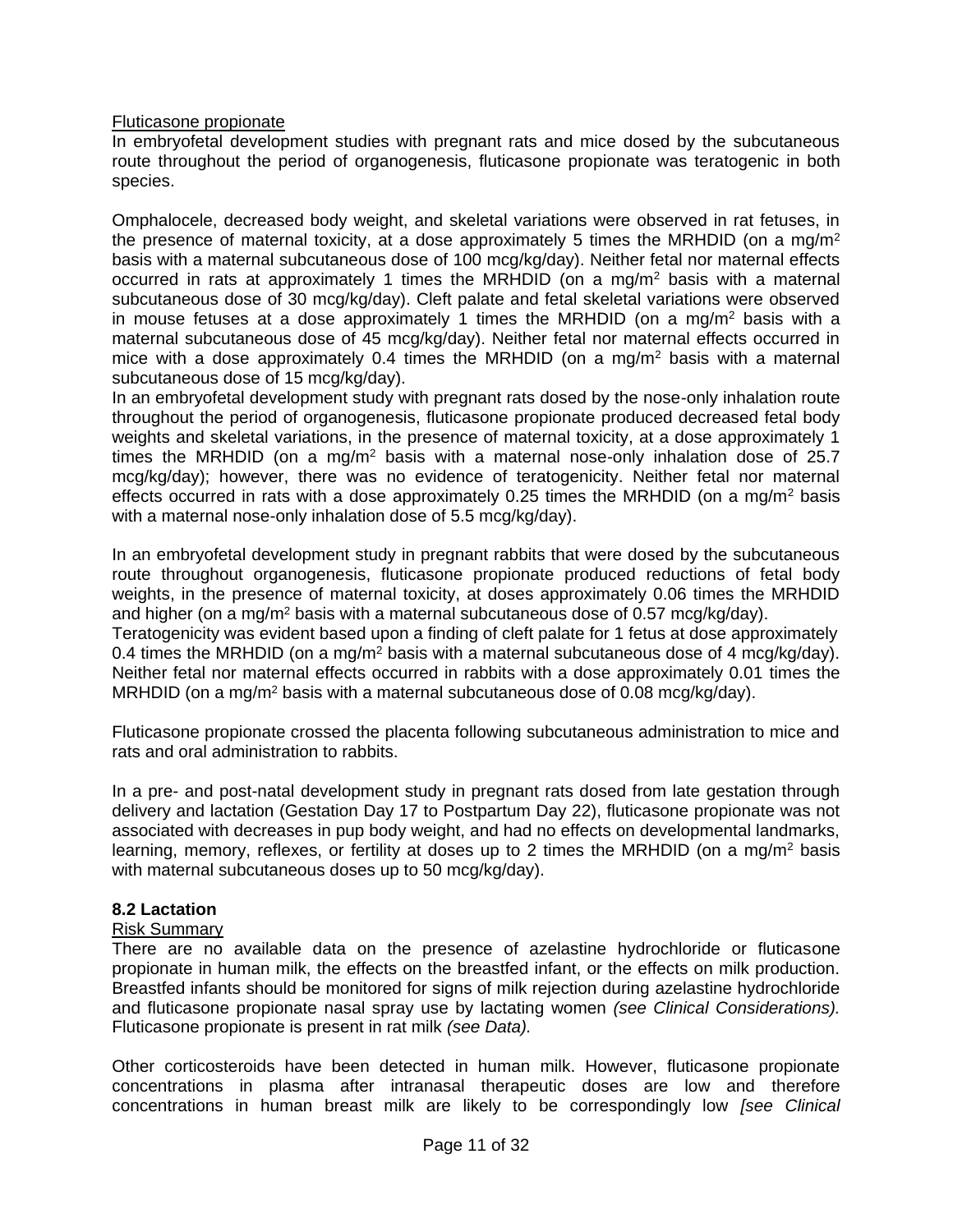*Pharmacology (12.3)].* The developmental and health benefits of breastfeeding should be considered along with the mother's clinical need for azelastine hydrochloride and fluticasone propionate nasal spray and any potential adverse effects on the breastfed infant from azelastine hydrochloride and fluticasone propionate nasal spray or from the underlying maternal condition.

## Clinical Considerations

## *Monitoring for Adverse Reactions*

Breastfed infants of lactating women treated with azelastine hydrochloride and fluticasone propionate nasal spray should be monitored for possible signs of milk rejection related to the bitter taste of azelastine hydrochloride.

# Data

Subcutaneous administration of 10 mcg/kg of tritiated fluticasone propionate to lactating rats resulted in measurable radioactivity in the milk.

## <span id="page-11-0"></span>**8.4 Pediatric Use**

Use of azelastine hydrochloride and fluticasone propionate nasal spray for seasonal allergic rhinitis in pediatric patients 6 to 11 years of age is supported by safety and efficacy data from clinical studies (416 patients 6 to 11 years of age with allergic rhinitis were treated with azelastine hydrochloride and fluticasone propionate nasal spray in controlled clinical trials) and the established efficacy and safety of azelastine hydrochloride nasal spray and fluticasone propionate nasal spray in this age group *[see Adverse Reactions(6.1) and Clinical Studies (14)].*

Sixty-one patients ages 4 to 5 years of age were treated with azelastine hydrochloride and fluticasone propionate in the pediatric studies described above. Safety findings in children 4 to 5 years of age were similar to those in children 6 to 11 years of age, but efficacy was not established.

Safety and effectiveness of azelastine hydrochloride and fluticasone propionate nasal spray has not been studied in pediatric patients below the age of 4 years.

Controlled clinical studies have shown that intranasal corticosteroids may cause a reduction in growth velocity in pediatric patients. This effect has been observed in the absence of laboratory evidence of HPA axis suppression, suggesting that growth velocity is a more sensitive indicator of systemic corticosteroid exposure in pediatric patients than some commonly used tests of HPA axis function. The long-term effects of this reduction in growth velocity associated with intranasal corticosteroids, including the impact on final adult height, are unknown. The potential for "catch-up" growth following discontinuation of treatment with intranasal corticosteroids has not been adequately studied. The growth of pediatric patients receiving intranasal corticosteroids, including azelastine hydrochloride and fluticasone propionate nasal spray, should be monitored routinely (e.g., via stadiometry). The potential growth effects of prolonged treatment should be weighed against the clinical benefits obtained and the risks/benefits of treatment alternatives.

# <span id="page-11-1"></span>**8.5 Geriatric Use**

Clinical trials of azelastine hydrochloride and fluticasone propionate nasal spray did not include sufficient numbers of patients 65 years of age and older to determine whether they respond differently from younger patients. Other reported clinical experience has not identified differences in responses between the elderly and younger patients. In general, dose selection for an elderly patient should be cautious, usually starting at the low end of the dosing range,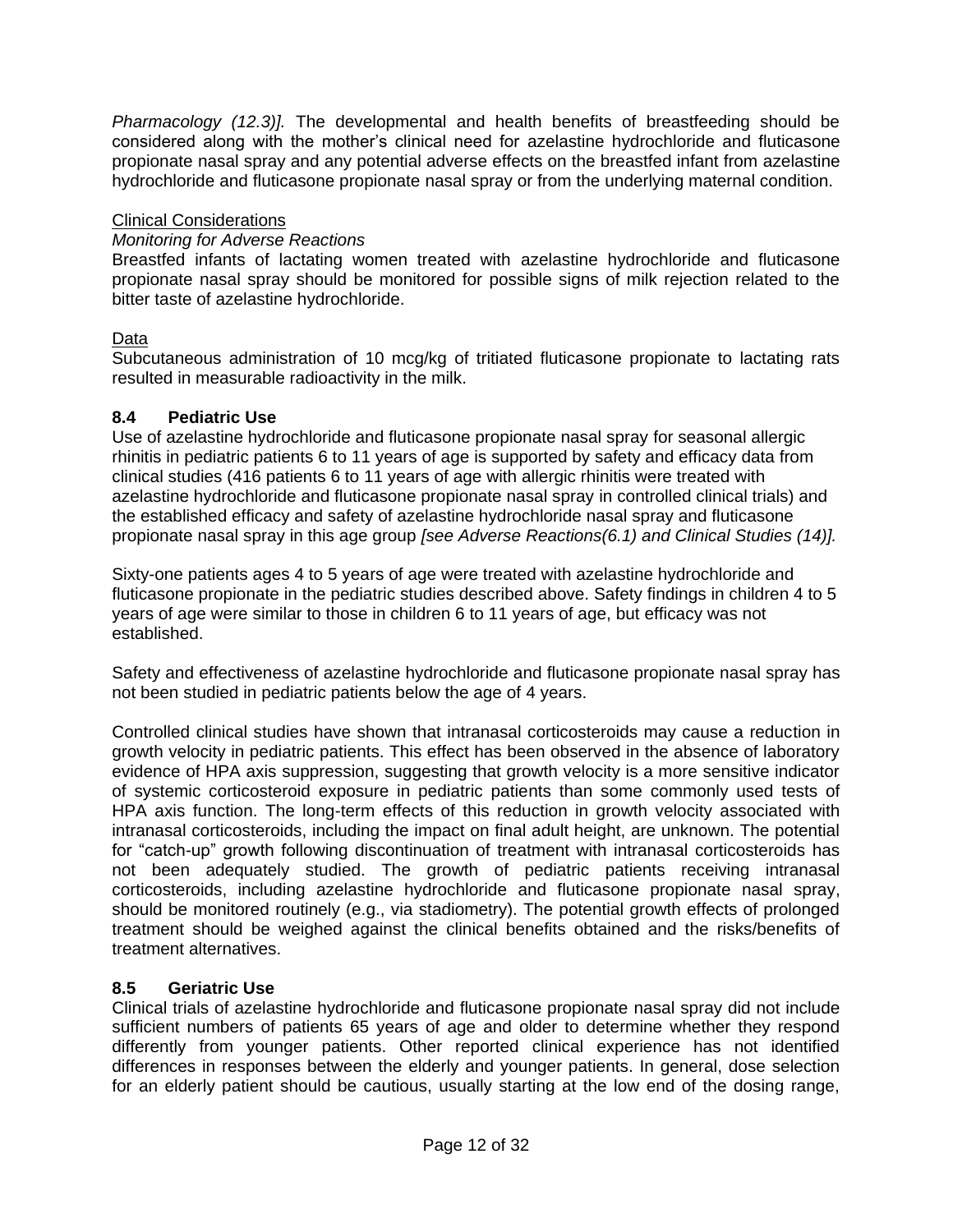reflecting the greater frequency of decreased hepatic, renal, or cardiac function, and of concomitant disease or other drug therapy.

# <span id="page-12-0"></span>**10 OVERDOSAGE**

## *Azelastine hydrochloride and fluticasone propionate nasal spray:*

Azelastine hydrochloride and fluticasone propionate nasal spray contains both azelastine hydrochloride and fluticasone propionate; therefore, the risks associated with overdosage for the individual components described below apply to azelastine hydrochloride and fluticasone propionate nasal spray.

## *Azelastine hydrochloride*

There have been no reported overdosages with azelastine hydrochloride. Acute azelastine hydrochloride overdosage by adults with this dosage form is unlikely to result in clinically significant adverse events, other than increased somnolence, since one (1) 23 g bottle of azelastine hydrochloride and fluticasone propionate nasal spray contains approximately 23 mg of azelastine hydrochloride. Clinical trials in adults with single doses of the oral formulation of azelastine hydrochloride (up to 16 mg) have not resulted in increased incidence of serious adverse events. General supportive measures should be employed if overdosage occurs. There is no known antidote to azelastine hydrochloride and fluticasone propionate nasal spray. Oral ingestion of antihistamines has the potential to cause serious adverse effects in children. Accordingly, azelastine hydrochloride and fluticasone propionate nasal spray should be kept out of the reach of children.

### *Fluticasone propionate*

Chronic fluticasone propionate overdosage may result in signs/symptoms of hypercorticism [*see Warnings and Precautions (5.5)*]. Intranasal administration of 2 mg (10 times the recommended dose) of fluticasone propionate twice daily for 7 days to healthy human volunteers was well tolerated. Single oral fluticasone propionate doses up to 16 mg have been studied in human volunteers with no acute toxic effects reported. Repeat oral doses up to 80 mg daily for 10 days in volunteers and repeat oral doses up to 10 mg daily for 14 days in patients were well tolerated. Adverse reactions were of mild or moderate severity, and incidences were similar in active and placebo treatment groups. Acute overdosage with this dosage form is unlikely since one (1) 23 g bottle of azelastine hydrochloride and fluticasone propionate nasal spray contains approximately 8.5 mg of fluticasone propionate.

# <span id="page-12-1"></span>**11 DESCRIPTION**

Azelastine hydrochloride and fluticasone propionate nasal spray is formulated as a white, uniform metered-spray suspension for intranasal administration. It is a fixed dose combination product containing an antihistamine  $(H_1)$  receptor antagonist) and a corticosteroid as active ingredients.

Azelastine hydrochloride active ingredient occurs as a white or almost white, crystalline powder with a bitter taste. It has a molecular weight of 418.36 g/mol. It is sparingly soluble in water, methanol, and propylene glycol and slightly soluble in ethanol, octanol, and glycerin. It has a melting point of 225°C and the pH of 5.2. Its chemical name is  $(\pm)$ -1-(2H)-phthalazinone,4-[(4chlorophenyl) methyl]-2-(hexahydro-1-methyl-1H-azepin-4-yl)-, monohydrochloride. Its molecular formula is  $C_{22}H_{24}CIN_3O \cdot HCl$  with the following chemical structure: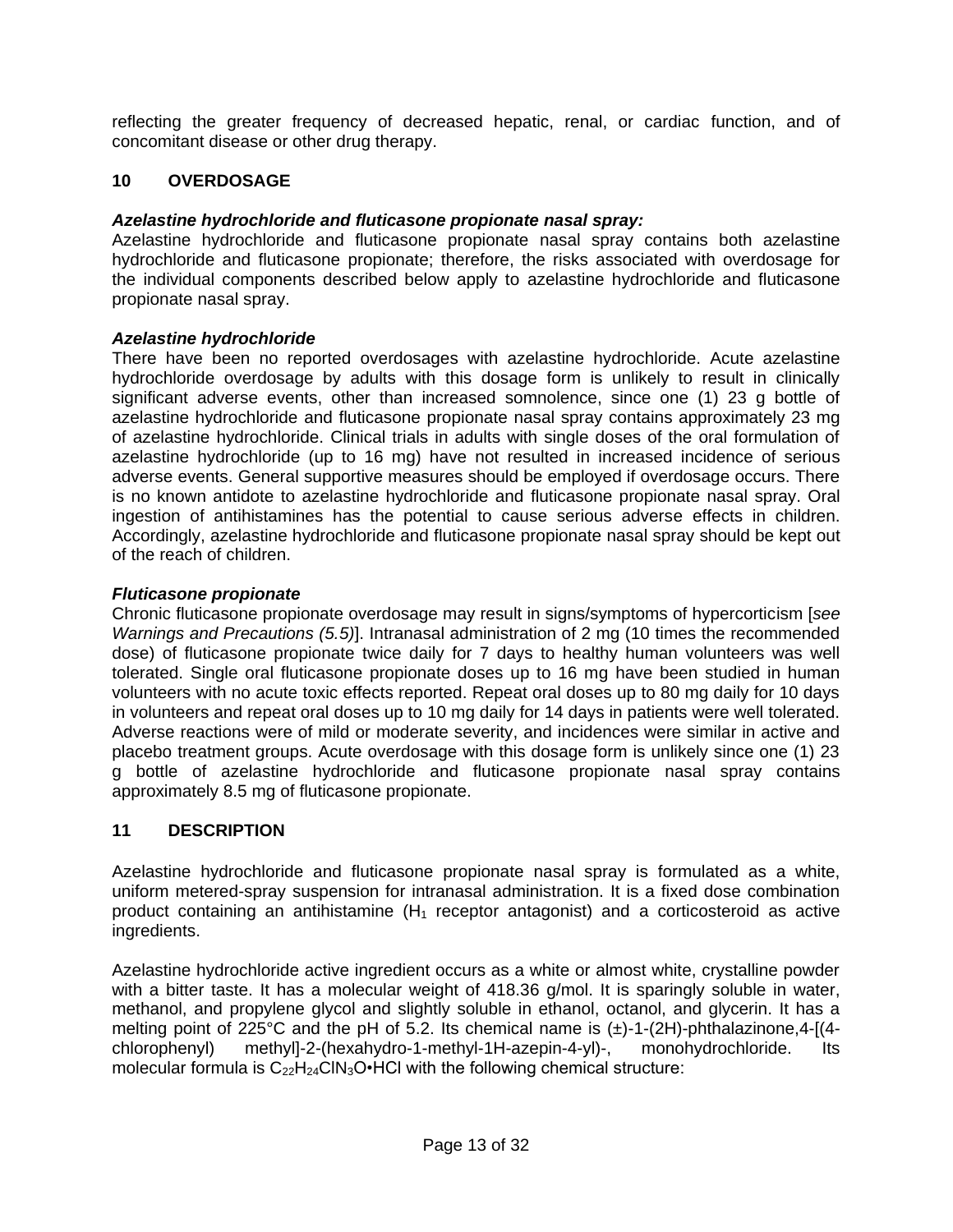

Fluticasone propionate active ingredient is a white powder with a melting point of 273°C, a molecular weight of 500.6, and the empirical formula is  $C_{25}H_{31}F_3O_5S$ . It is practically insoluble in water, freely soluble in dimethyl sulfoxide and dimethylformamide, and slightly soluble in methanol and 95% ethanol. Fluticasone propionate is a synthetic corticosteroid having the chemical name S-(fluoromethyl)-6α,9-difluoro-11β,-17-dihydroxy-16α-methyl-3-oxoandrosta-1,4 diene-17β-carbothioate, 17-propionate, and the following chemical structure:



Azelastine hydrochloride and fluticasone propionate nasal spray, 137 mcg / 50 mcg contains 0.1% solution of azelastine hydrochloride and 0.037% suspension of micronized fluticasone propionate in an isotonic aqueous suspension containing benzalkonium chloride (0.1 mg/g), edetate disodium dihydrate, glycerin, microcrystalline cellulose and carboxymethylcellulose sodium, phenylethyl alcohol (2.5 mg/g), polysorbate 80, and purified water. It has a pH of approximately 6.0.

After priming [*see Dosage and Administration (2.2)*], each metered spray delivers a 0.137 mL mean volume of suspension containing 137 mcg of azelastine hydrochloride (equivalent to 125 mcg of azelastine base) and 50 mcg of fluticasone propionate. The 23 g bottle provides 120 metered sprays, after priming.

# <span id="page-13-0"></span>**12 CLINICAL PHARMACOLOGY**

### <span id="page-13-1"></span>**12.1 Mechanism of Action**

### *Azelastine hydrochloride and fluticasone propionate nasal spray:*

Azelastine hydrochloride and fluticasone propionate nasal spray contains both azelastine hydrochloride and fluticasone propionate; therefore, the mechanisms of actions described below for the individual components apply to azelastine hydrochloride and fluticasone propionate nasal spray. These drugs represent two different classes of medications (histamine  $H_1$ -receptor antagonist and synthetic corticosteroid).

### *Azelastine hydrochloride*

Azelastine hydrochloride, a phthalazinone derivative, exhibits histamine H<sub>1</sub>-receptor antagonist activity in isolated tissues, animal models, and humans. Azelastine hydrochloride in azelastine hydrochloride and fluticasone propionate nasal spray is administered as a racemic mixture with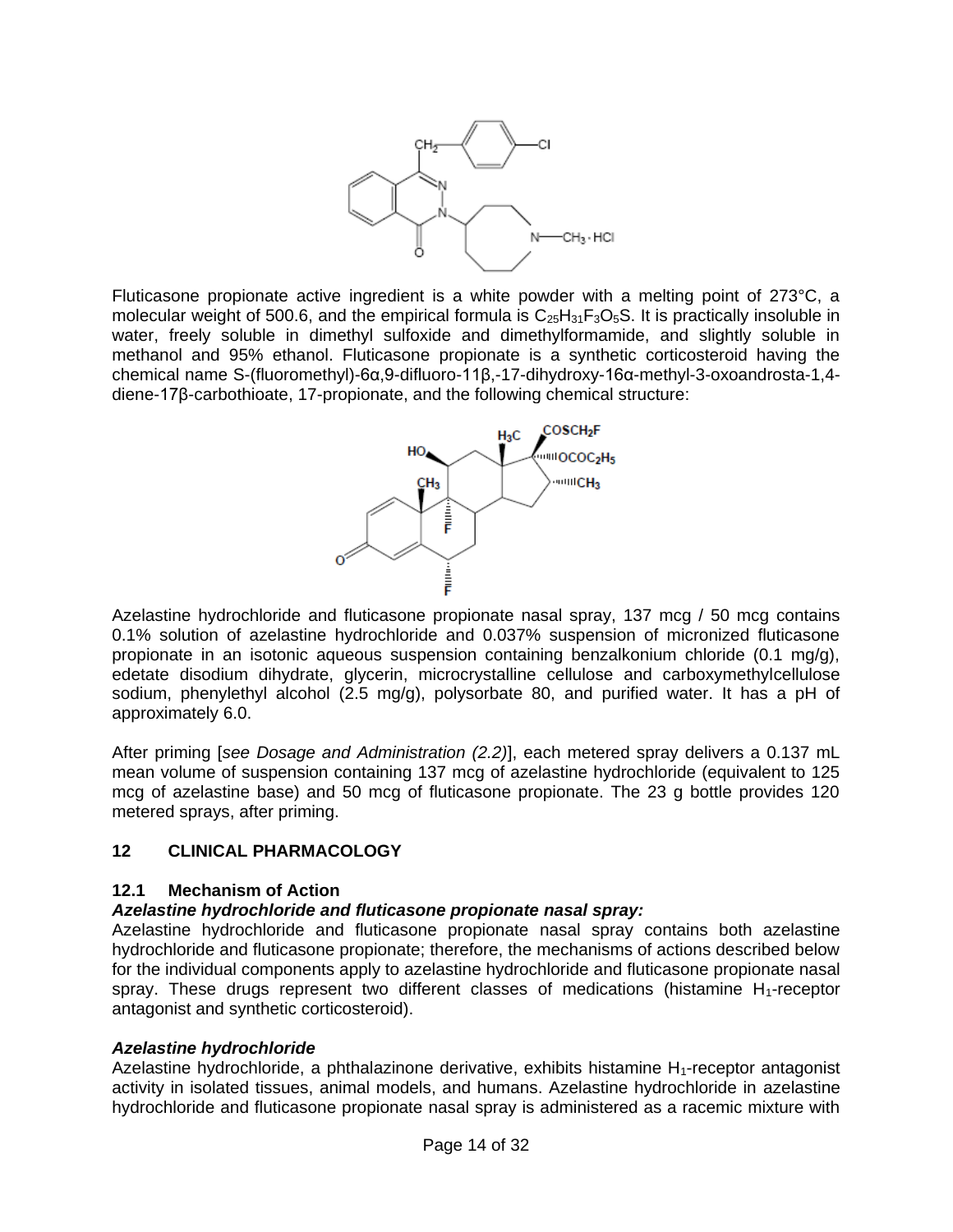no difference in pharmacologic activity noted between the enantiomers in *in vitro* studies. The major metabolite, desmethylazelastine, also possesses  $H_1$ -receptor antagonist activity.

## *Fluticasone propionate*

Fluticasone propionate is a synthetic trifluorinated corticosteroid with anti-inflammatory activity. *In vitro* dose response studies on a cloned human glucocorticoid receptor system involving binding and gene expression afforded 50% responses at 1.25 and 0.17 nM concentrations, respectively. Fluticasone propionate was 3-fold to 5-fold more potent than dexamethasone in these assays. Data from the McKenzie vasoconstrictor assay in man also support its potent glucocorticoid activity. The clinical relevance of these findings is unknown.

The precise mechanism through which fluticasone propionate affects allergic rhinitis symptoms is not known. Corticosteroids have been shown to have a wide range of effects on multiple cell types (e.g., mast cells, eosinophils, neutrophils, macrophages, and lymphocytes) and mediators (e.g., histamine, eicosanoids, leukotrienes, and cytokines) involved in inflammation.

# <span id="page-14-0"></span>**12.2 Pharmacodynamics**

## *Cardiac Effects*

In a placebo-controlled trial (95 patients with allergic rhinitis), there was no evidence of an effect of azelastine hydrochloride nasal spray (2 sprays per nostril twice daily for 56 days) on cardiac repolarization as represented by the corrected QT interval (QTc) of the electrocardiogram. Following multiple dose oral administration of azelastine 4 mg or 8 mg twice daily, the mean change in QTc was 7.2 msec and 3.6 msec, respectively.

Interaction studies investigating the cardiac repolarization effects of concomitantly administered oral azelastine hydrochloride and erythromycin or ketoconazole were conducted. These drugs had no effect on QTc based on analysis of serial electrocardiograms.

# <span id="page-14-1"></span>**12.3 Pharmacokinetics**

**Absorption:** After intranasal administration of two sprays per nostril (548 mcg of azelastine hydrochloride and 200 mcg of fluticasone) of azelastine hydrochloride and fluticasone propionate nasal spray, the mean  $(\pm$  standard deviation) peak plasma exposure  $(C_{\text{max}})$  was 194.5  $\pm$  74.4 pg/mL for azelastine and 10.3  $\pm$  3.9 pg/mL for fluticasone propionate and the mean total exposure (AUC) was 4217  $\pm$  2618 pg/mL\*hr for azelastine and 97.7  $\pm$  43.1 pg/mL\*hr for fluticasone. The median time to peak exposure  $(t_{max})$  from a single dose was 0.5 hours for azelastine and 1.0 hour for fluticasone.

Systemic bioavailability of azelastine from azelastine hydrochloride and fluticasone propionate nasal spray following intranasal administration was comparable with monotherapy azelastine hydrochloride nasal spray (i.e., approximately 40%). Systemic bioavailability of fluticasone from azelastine hydrochloride and fluticasone propionate nasal spray following intranasal administration was 44-61% higher than monotherapy fluticasone propionate (bioavailability for monotherapy fluticasone nasal spray was less than 2%). Due to the low intranasal bioavailability, pharmacokinetic data for fluticasone propionate were obtained via other routes of administration. Studies using oral dosing of radiolabeled fluticasone propionate showed negligible oral bioavailability and high extraction from plasma. The majority of the circulating radioactivity was due to an inactive metabolite.

*Distribution:* Based on intravenous and oral administration, the steady-state volume of distribution of azelastine hydrochloride is 14.5 L/kg. *In vitro* studies with human plasma indicate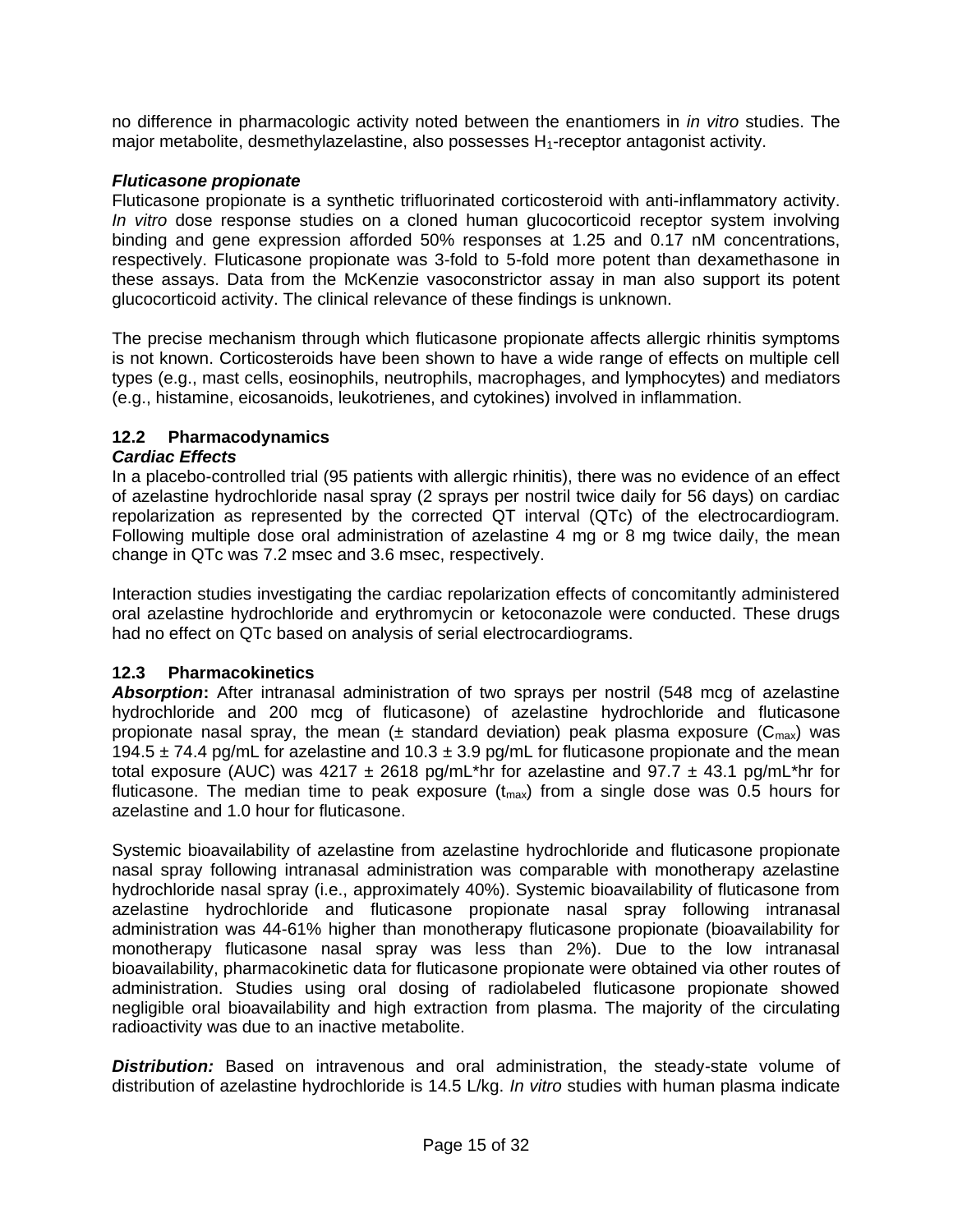that the plasma protein binding of azelastine hydrochloride and its metabolite, desmethylazelastine, are approximately 88% and 97%, respectively.

Following intravenous administration, the initial disposition phase for fluticasone propionate was rapid and consistent with its high lipid solubility and tissue binding. The volume of distribution averaged 4.2 L/kg.

The percentage of fluticasone propionate bound to human plasma proteins averaged 91% with no obvious concentration relationship. Fluticasone propionate is weakly and reversibly bound to erythrocytes and freely equilibrates between erythrocytes and plasma. Fluticasone propionate is not significantly bound to human transcortin.

*Metabolism:* Azelastine hydrochloride is oxidatively metabolized to the principal active metabolite, desmethylazelastine, by the cytochrome P450 enzyme system. The specific P450 isoforms responsible for the biotransformation of azelastine have not been identified. The total clearance of azelastine is approximately 0.50 L/kg/hr.

For fluticasone propionate, the only circulating metabolite detected in man is the 17β-carboxylic acid derivative, which is formed through the CYP3A4 pathway. This inactive metabolite had less affinity (approximately 1/2,000) than the parent drug for the glucocorticoid receptor of human lung cytosol *in vitro* and negligible pharmacological activity in animal studies. Other metabolites detected *in vitro* using cultured human hepatoma cells have not been detected in man. The average total clearance of fluticasone propionate is relatively high (approximately 66 L/hr).

*Elimination:* Following intranasal administration of azelastine hydrochloride and fluticasone propionate nasal spray, the elimination half-life of azelastine hydrochloride is approximately 25 hours. Approximately 75% of an oral dose of radiolabeled azelastine hydrochloride was excreted in the feces with less than 10% as unchanged azelastine.

Following intravenous dosing, fluticasone propionate showed polyexponential kinetics and had a terminal elimination half-life of approximately 7.8 hours. Less than 5% of a radiolabeled oral dose was excreted in the urine as metabolites, with the remainder excreted in the feces as parent drug and metabolites.

### *Special Populations*

Azelastine hydrochloride and fluticasone propionate nasal spray was not studied in any special populations, and no gender-specific pharmacokinetic data have been obtained.

*Hepatic Impairment*: Following oral administration of azelastine hydrochloride, pharmacokinetic parameters were not influenced by hepatic impairment.

*Renal Impairment*: Based on oral, single-dose studies of azelastine hydrochloride, renal impairment (creatinine clearance  $\lt$  50 mL/min) resulted in a 70-75% higher C<sub>max</sub> and AUC compared to healthy subjects. Time to maximum concentration was unchanged.

*Age*: Following oral administration of azelastine hydrochloride, pharmacokinetic parameters were not influenced by age.

*Gender*: Following oral administration of azelastine hydrochloride, pharmacokinetic parameters were not influenced by gender.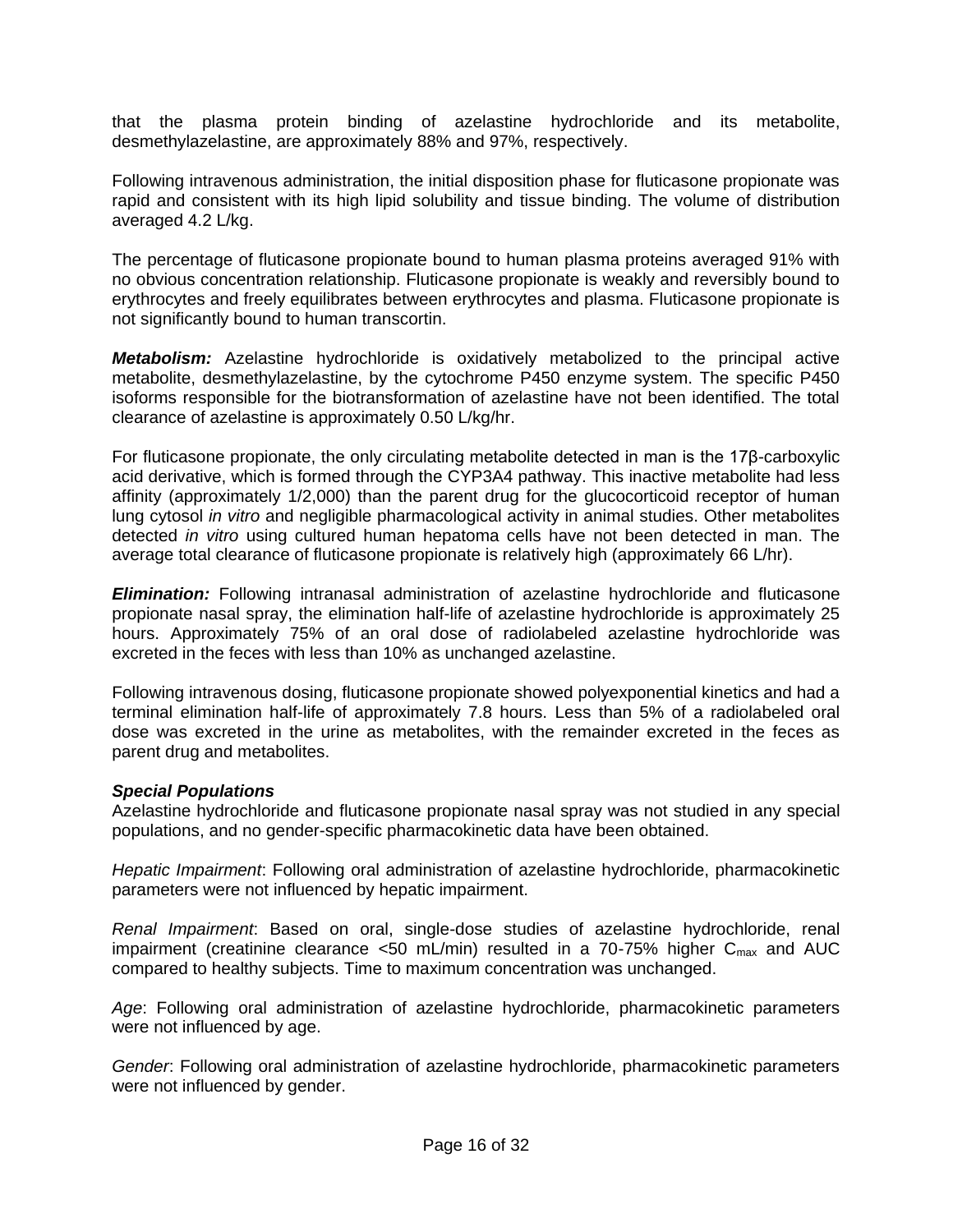*Race*: The effect of race has not been evaluated.

# *Drug-Drug Interactions*

No formal drug interaction studies have been performed with azelastine hydrochloride and fluticasone propionate nasal spray. The drug interactions of the combination are expected to reflect those of the individual components.

*Erythromycin*: Coadministration of orally administered azelastine (4 mg twice daily) with erythromycin (500 mg three times daily for 7 days) resulted in  $C_{\text{max}}$  of 5.36  $\pm$  2.6 ng/mL and AUC of 49.7 ± 24 ng•h/mL for azelastine, whereas, administration of azelastine alone resulted in  $C_{\text{max}}$  of 5.57  $\pm$  2.7 ng/mL and AUC of 48.4  $\pm$  24 ng•h/mL for azelastine.

In another multiple-dose drug interaction study, coadministration of orally inhaled fluticasone propionate (500 mcg twice daily) and erythromycin (333 mg three times daily) did not affect fluticasone propionate pharmacokinetics.

*Cimetidine and Ranitidine*: In a multiple-dose, steady-state drug interaction trial in healthy subjects, cimetidine (400 mg twice daily) increased orally administered mean azelastine hydrochloride (4 mg twice daily) concentrations by approximately 65%. Coadministration of orally administered azelastine hydrochloride (4 mg twice daily) with ranitidine hydrochloride (150 mg twice daily) resulted in C<sub>max</sub> of 8.89  $\pm$  3.28 ng/mL and AUC of 88.22  $\pm$  40.43 ng•h/mL for azelastine hydrochloride, whereas, administration of azelastine hydrochloride alone resulted in  $C_{\text{max}}$  of 7.83  $\pm$  4.06 ng/mL and AUC of 80.09  $\pm$  43.55 ng•h/mL for azelastine hydrochloride.

*Theophylline*: No significant pharmacokinetic interaction was observed with the coadministration of an oral 4 mg dose of azelastine hydrochloride twice daily and theophylline 300 mg or 400 mg twice daily.

*Ritonavir*: Coadministration of fluticasone propionate and the strong CYP3A4 inhibitor, ritonavir, is not recommended based upon a multiple-dose, crossover drug interaction study in 18 healthy subjects. Fluticasone propionate aqueous nasal spray (200 mcg once daily) was coadministered for 7 days with ritonavir (100 mg twice daily). Plasma fluticasone propionate concentrations following fluticasone propionate aqueous nasal spray alone were undetectable (<10 pg/mL) in most subjects, and when concentrations were detectable, peak levels  $(C_{\text{max}})$  averaged 11.9 pg/mL (range, 10.8 to 14.1 pg/mL) and  $AUC_{(0-1)}$  averaged 8.43 pg•hr/mL (range, 4.2 to 18.8 pg•hr/mL). Fluticasone propionate  $C_{\text{max}}$  and  $AUC_{(0-1)}$  increased to 318 pg/mL (range, 110 to 648 pg/mL) and 3,102.6 pg•hr/mL (range, 1,207.1 to 5,662.0 pg•hr/mL), respectively, after coadministration of ritonavir with fluticasone propionate aqueous nasal spray. This significant increase in plasma fluticasone propionate exposure resulted in a significant decrease (86%) in plasma cortisol area under the plasma concentration versus time curve (AUC).

Caution should be exercised when other strong CYP3A4 inhibitors are coadministered with fluticasone propionate. In a drug interaction study, coadministration of orally inhaled fluticasone propionate (1,000 mcg) and ketoconazole (200 mg once daily) resulted in increased fluticasone propionate exposure and reduced plasma cortisol AUC, but had no effect on urinary excretion of cortisol. [*see Drug Interactions (7.2)*]

# <span id="page-16-0"></span>**13 NONCLINICAL TOXICOLOGY**

## <span id="page-16-1"></span>**13.1 Carcinogenesis, Mutagenesis, Impairment of Fertility**  *Azelastine hydrochloride and fluticasone propionate nasal spray*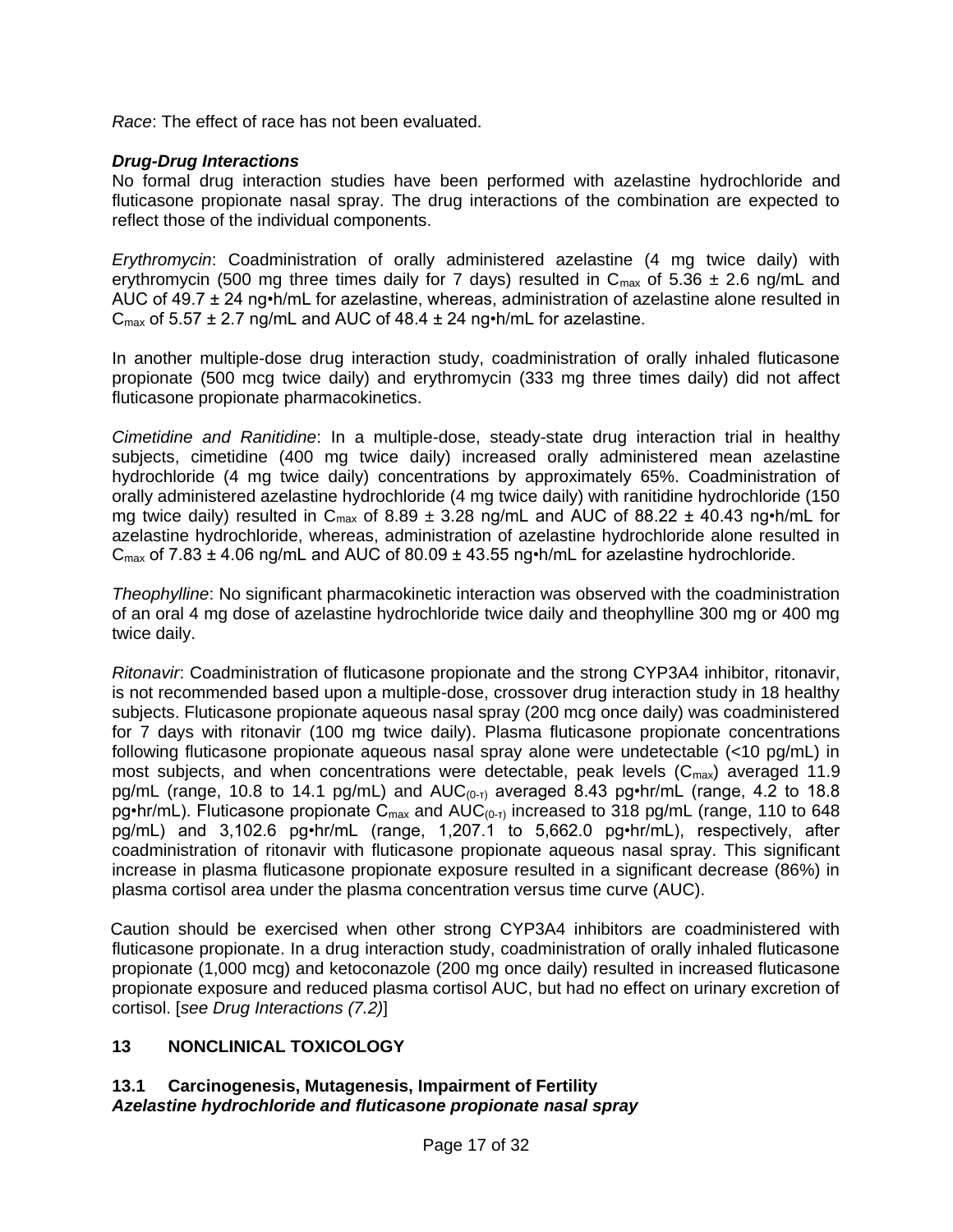No studies of carcinogenicity, mutagenicity, or impairment of fertility were conducted with azelastine hydrochloride and fluticasone propionate nasal spray; however, studies are available for the individual active components, azelastine hydrochloride and fluticasone propionate, as described below.

### *Azelastine hydrochloride*

Two-year carcinogenicity studies in Crl:CD(SD)BR rats and NMRI mice were conducted to assess the carcinogenic potential of azelastine hydrochloride. No evidence of tumorigenicity was observed in rats at doses up to 30 mg/kg/day (approximately 530 and 240 times the MRHDID for adults and children, respectively, on a mg/m<sup>2</sup> basis). No evidence for tumorigenicity was observed in mice at doses up to 25 mg/kg (approximately 220 and 100 times the MRHDID for adults and children, respectively, on a mg/ $m<sup>2</sup>$  basis).

Azelastine hydrochloride showed no genotoxic effects in the Ames test, DNA repair test, mouse lymphoma forward mutation assay, mouse micronucleus test, or chromosomal aberration test in rat bone marrow.

There were no effects on male or female fertility and reproductive in male and female rats at oral doses up to 30 mg/kg (approximately 530 times the MRHDID in adults on a mg/m<sup>2</sup> basis). At 68.6 mg/kg (approximately 1200 times the MRHDID on a mg/m<sup>2</sup> basis), the duration of estrous cycles was prolonged and copulatory activity and the number of pregnancies were decreased. The numbers of corpora lutea and implantations were decreased; however, preimplantation loss was not increased.

## *Fluticasone propionate*

Fluticasone propionate demonstrated no tumorigenic potential in mice at oral doses up to 1,000 mcg/kg (approximately 25 and 10 times the MRHDID in adults and children, respectively, on a mcg/m<sup>2</sup> basis) for 78 weeks or in rats at inhalation doses up to 57 mcg/kg (approximately 3 and 1 times the MRHDID in adults and children, respectively, on a mcg/m<sup>2</sup> basis) for 104 weeks.

Fluticasone propionate did not induce gene mutation in prokaryotic or eukaryotic cells *in vitro*. No significant clastogenic effect was seen in cultured human peripheral lymphocytes *in vitro* or in the mouse micronucleus test.

Fertility and reproductive performance were unaffected in male and female rats at subcutaneous doses up to 50 mcg/kg (approximately 2 times the MRHDID for adults on a mcg/m<sup>2</sup> basis).

# <span id="page-17-0"></span>**14 CLINICAL STUDIES**

### *Adults and Adolescents 12 Years of Age and Older*

The efficacy and safety of azelastine hydrochloride and fluticasone propionate nasal spray in adults and adolescents 12 years of age and older with seasonal allergic rhinitis was evaluated in 3 randomized, multicenter, double-blind, placebo-controlled clinical trials in 853 patients. The population of the trials was 12 to 78 years of age (64% female, 36% male; 80% white, 16% black, 2% Asian, 1% other).

Patients were randomized to one of four treatment groups: one spray per nostril twice daily of azelastine hydrochloride and fluticasone propionate nasal spray, azelastine hydrochloride nasal spray, fluticasone propionate nasal spray, and vehicle placebo. The azelastine hydrochloride and fluticasone propionate comparators use the same device and vehicle as azelastine hydrochloride and fluticasone propionate nasal spray and are not commercially marketed. Assessment of efficacy was based on the reflective total nasal symptom score (rTNSS), in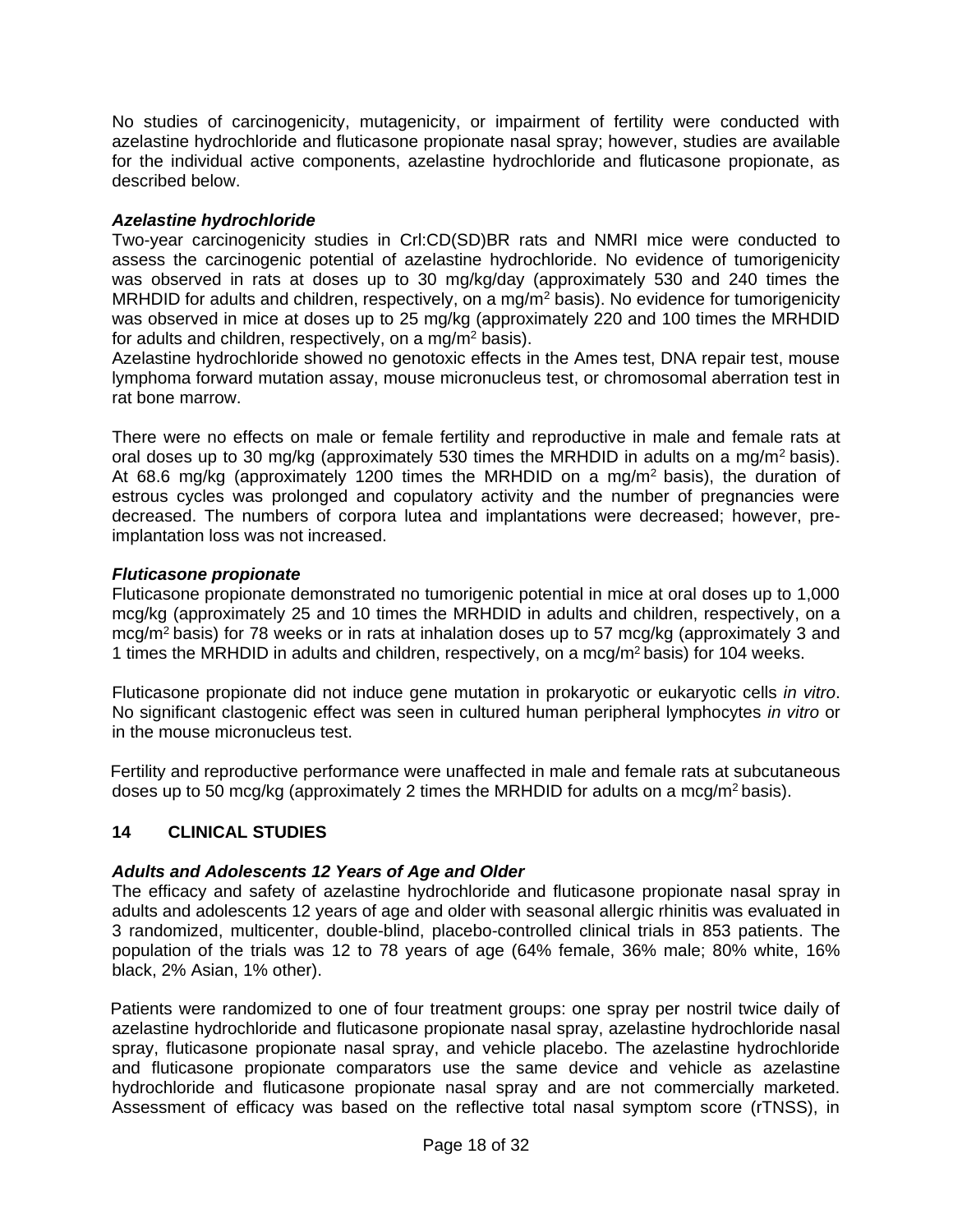addition to the instantaneous total nasal symptom score (iTNSS) and other supportive secondary efficacy variables. TNSS is calculated as the sum of the patients' scoring of the 4 individual nasal symptoms (rhinorrhea, nasal congestion, sneezing, and nasal itching) on a 0 to 3 categorical severity scale (0 = absent, 1 = mild, 2 = moderate, 3 = severe). Patients were required to record symptom severity daily reflecting over the previous 12 hours (morning, AM, and evening, PM). For the primary efficacy endpoint, the combined AM+PM rTNSS (maximum score of 24) was assessed as a change from baseline for each day and then averaged over a 2 week treatment period. The primary efficacy endpoint was the mean change from baseline in combined AM+PM rTNSS over 2 weeks. The iTNSS was recorded immediately prior to the next dose.

In these trials, azelastine hydrochloride and fluticasone propionate nasal spray demonstrated statistically significant greater decreases in rTNSS as compared to azelastine hydrochloride and to fluticasone propionate, as well as to placebo. The differences between the monotherapies and placebo also were statistically significant. Representative results from one of the trials are shown below (Table 3).

|                                                                                         |     | <b>Baseline</b> | Change<br>from<br><b>Baseline</b> | <b>Difference From Azelastine</b><br><b>Hydrochloride and Fluticasone</b><br><b>Propionate Nasal Spray</b> |                |         |
|-----------------------------------------------------------------------------------------|-----|-----------------|-----------------------------------|------------------------------------------------------------------------------------------------------------|----------------|---------|
| <b>Treatment (one spray/nostril</b><br>twice daily)                                     | N   | <b>LS Mean</b>  | <b>LS Mean</b>                    | <b>LS Mean</b>                                                                                             | 95% CI         | P-value |
| Azelastine Hydrochloride and<br>Fluticasone Propionate Nasal<br>Spray                   | 207 | 18.3            | $-5.6$                            |                                                                                                            |                |         |
| Azelastine HCI Nasal Spray <sup>†</sup>                                                 | 208 | 18.3            | $-4.3$                            | $-1.4$                                                                                                     | $(-2.2, -0.5)$ | 0.002   |
| Fluticasone Propionate Nasal<br>Spray <sup>†</sup>                                      | 207 | 18.2            | $-4.7$                            | $-1.0$                                                                                                     | $(-1.8, -0.2)$ | 0.022   |
| Placebo                                                                                 | 209 | 18.6            | $-2.9$                            | $-2.7$                                                                                                     | $(-3.5, -1.9)$ | < 0.001 |
| * Sum of AM and PM rTNSS for each day (Maximum Score = 24) and averaged over the 14 day |     |                 |                                   |                                                                                                            |                |         |

#### **Table 3 Mean Change from Baseline in Reflective Total Nasal Symptom Scores over 2 Weeks\* in Adults and Children ≥12 years with Seasonal Allergic Rhinitis**

treatment period † Not commercially marketed

LS Mean, 95% CI, and p-value are obtained from the repeated-measures analysis of covariance model using observed data.

In these trials, azelastine hydrochloride and fluticasone propionate nasal spray also demonstrated statistically significant, greater decreases in iTNSS as compared to placebo, as did the azelastine hydrochloride and fluticasone propionate comparators. Representative results from one of the trials are shown below (Table 4).

## **Table 4 Mean Change from Baseline in Instantaneous Total Nasal Symptom Scores over 2 Weeks\* in Adults and Children ≥12 years with Seasonal Allergic Rhinitis**

|                                                                     |     | <b>Baseline</b> | Change<br>from<br><b>Baseline</b> |         | <b>Difference From Placebo</b> |         |
|---------------------------------------------------------------------|-----|-----------------|-----------------------------------|---------|--------------------------------|---------|
| <b>Treatment (one spray/nostril</b><br>twice daily)                 | N   | <b>LS Mean</b>  | <b>LS Mean</b>                    | LS Mean | 95% CI                         | P-value |
| Azelastine Hydrochloride and<br><b>Fluticasone Propionate Nasal</b> | 207 | 17.2            | $-5.2$                            | $-2.6$  | $(-3.4, -1.8)$                 | < 0.001 |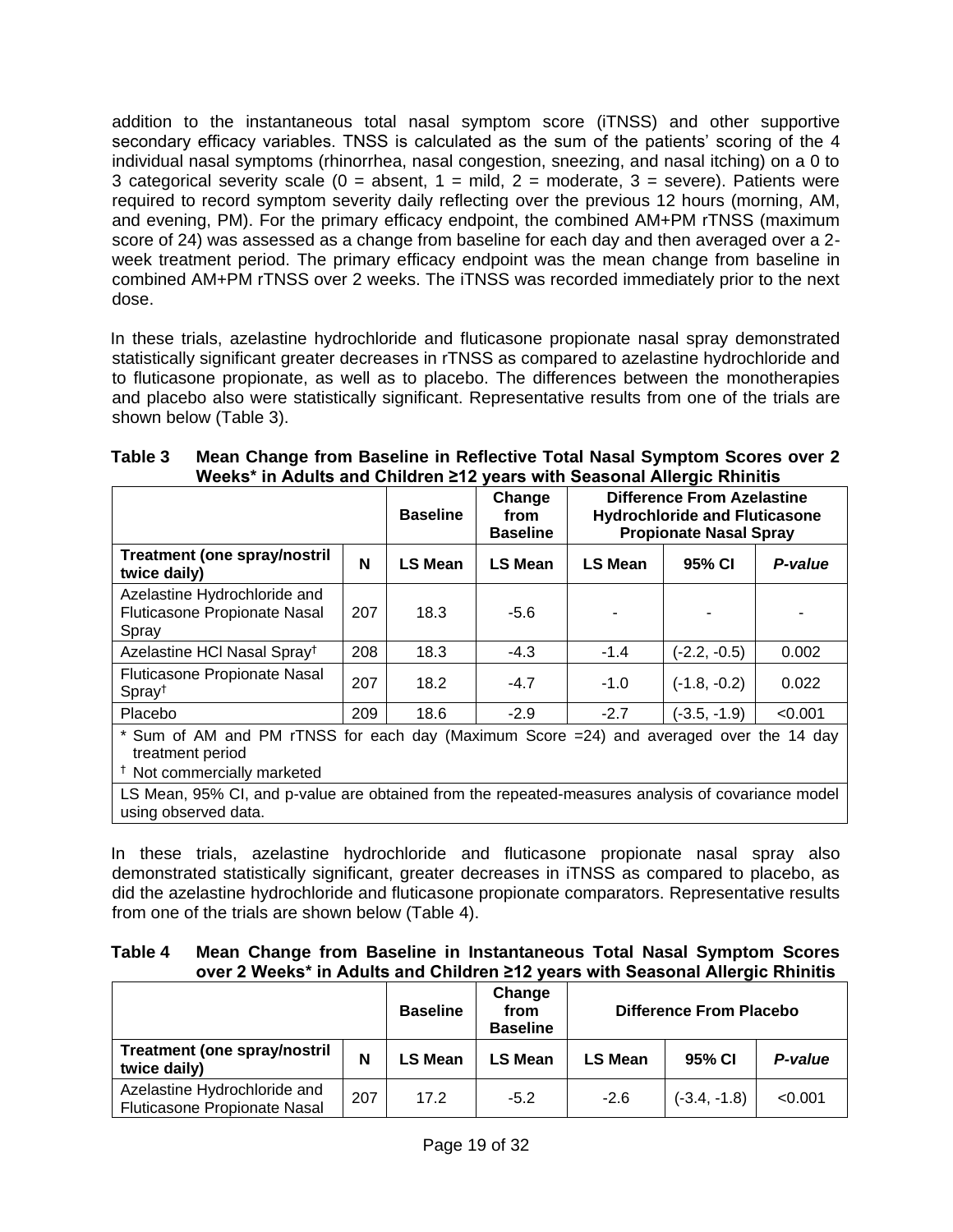| Spray                                                                                                       |     |      |        |                          |                |         |
|-------------------------------------------------------------------------------------------------------------|-----|------|--------|--------------------------|----------------|---------|
| Azelastine HCI Nasal Spray <sup>†</sup>                                                                     | 208 | 16.8 | $-3.9$ | $-1.3$                   | $(-2.0, -0.6)$ | < 0.001 |
| Fluticasone Propionate Nasal<br>$Spray^{\dagger}$                                                           | 207 | 16.8 | $-4.5$ | $-1.9$                   | $(-2.6, -1.2)$ | < 0.001 |
| Placebo                                                                                                     | 209 | 17.3 | $-2.7$ | $\overline{\phantom{a}}$ |                |         |
| * Sum of AM and PM iTNSS for each day (Maximum Score = 24) and averaged over the 14 day<br>treatment period |     |      |        |                          |                |         |

† Not commercially marketed

LS Mean, 95% CI, and p-value are obtained from the repeated-measures analysis of covariance model using observed data.

Onset of action, defined as the first timepoint at which azelastine hydrochloride and fluticasone propionate nasal spray was statistically superior to placebo in the mean change from baseline in iTNSS and which was sustained thereafter, was assessed in each of the three trials. Onset of action was observed as early as 30 minutes following the initial dose of azelastine hydrochloride and fluticasone propionate nasal spray.

The subjective impact of seasonal allergic rhinitis on a patient's health-related quality of life was evaluated by the Rhinoconjunctivitis Quality of Life Questionnaire (RQLQ) (28 items in 7 domains (activities, sleep, non-nose/eye symptoms, practical problems, nasal symptoms, eye symptoms, and emotional) evaluated on a 7-point scale where 0=no impairment and 6=maximum impairment), which was administered to patients 18 years of age and older. An overall RQLQ score is calculated from the mean of all items in the instrument. A change from baseline of at least 0.5 points is considered a clinically meaningful improvement. In each of these trials, azelastine hydrochloride and fluticasone propionate nasal spray demonstrated a statistically significant greater decrease from baseline in the overall RQLQ than placebo, which ranged from -0.55 (95% CI -0.72, -0.39) to -0.80 (95% CI -1.05, -0.55). In these trials, the treatment differences between azelastine hydrochloride and fluticasone propionate nasal spray and the monotherapies were less than the minimum important difference of 0.5 points.

### Pediatric Patients 6 to 11 Years of Age

The efficacy and safety of azelastine hydrochloride and fluticasone propionate nasal spray was evaluated in one randomized, multi-center, double- blind, placebo-controlled trial in 304 children 6 to 11 years of age with seasonal allergic rhinitis. Patients were randomized 1:1 to receive either one spray per nostril twice daily of azelastine hydrochloride and fluticasone propionate nasal spray or placebo (vehicle control) for 14 days. The design of this trial was similar to that of the adult trials.

The primary efficacy endpoint was the mean change from baseline in combined AM+PM reflective total nasal symptom score (rTNSS) over 2 weeks. Azelastine hydrochloride and fluticasone propionate nasal spray was not statistically significantly different than placebo, but the results were numerically supportive (Table 5).

#### **Table 5: Mean Change from Baseline in Reflective Total Nasal Symptom Scores over 2 weeks in Children age 6 to 11 years**

| <b>Treatment</b> | <b>Baseline</b> | <b>LS Mean</b>                 | <b>LS Mean</b>    | P-value |
|------------------|-----------------|--------------------------------|-------------------|---------|
|                  |                 | <b>Change from</b><br>baseline | <b>Difference</b> |         |
|                  |                 |                                | (95% CI)          |         |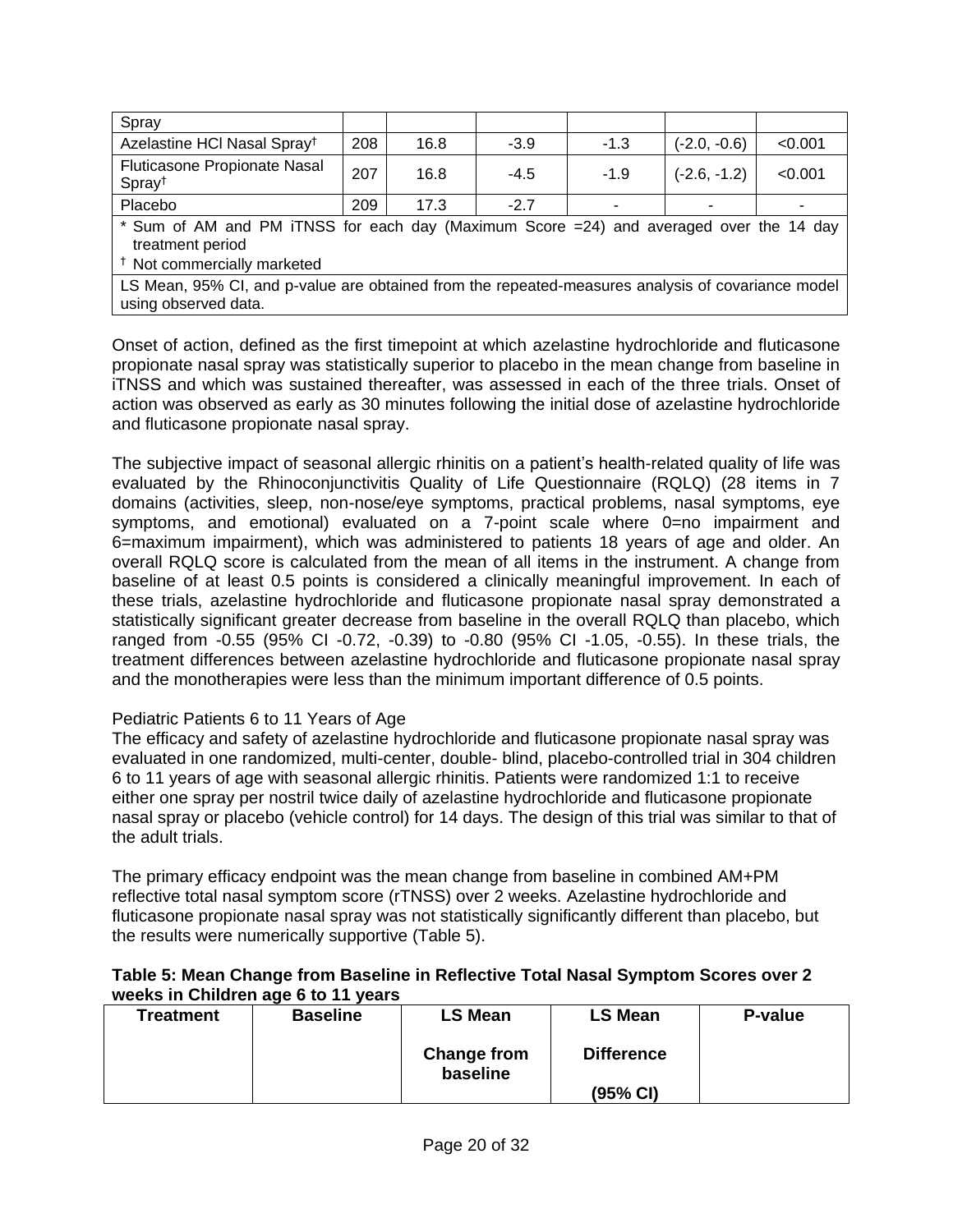| azelastine<br>hydrochloride<br>and fluticasone<br>propionate nasal<br>spray | 18.4 | $-3.7$ | $-0.8$        | 0.099 |
|-----------------------------------------------------------------------------|------|--------|---------------|-------|
| $N = 152$                                                                   |      |        | $(-1.8, 0.2)$ |       |
| Placebo                                                                     | 18.0 | $-2.9$ |               |       |
| $N = 152$                                                                   |      |        |               |       |
| CI= confidence interval                                                     |      |        |               |       |

LS Mean, 95% CI, and p-value are obtained from the repeated measures analysis of covariance

model used observed data

# <span id="page-20-0"></span>**16 HOW SUPPLIED/STORAGE AND HANDLING**

Azelastine hydrochloride and fluticasone propionate nasal spray (NDC 60505-0953-3) is supplied as an amber glass bottle fitted with a metered-dose spray pump unit. The spray pump unit consists of a nasal spray pump with a white plastic actuator and translucent plastic cap. Each bottle contains a net fill weight of 23 g and will deliver 120 metered sprays after priming [*see Dosage and Administration (2.2)*]. After priming [*see Dosage and Administration (2.2)*], each spray delivers a suspension volume of 0.137 mL as a fine mist, containing 137 mcg of azelastine hydrochloride and 50 mcg of fluticasone propionate (137 mcg/50 mcg). The correct amount of medication in each spray cannot be assured before the initial priming and after 120 sprays have been used, even though the bottle is not completely empty. The bottle should be discarded after 120 sprays have been used.

Azelastine hydrochloride and fluticasone propionate nasal spray should not be used after the expiration date "EXP" printed on the bottle label and carton.

# **Storage**

Store upright with the cap in place at 20° to 25°C (68° to 77°F) [see USP Controlled Room Temperature]. Protect from light. Do not store in the freezer or refrigerator.

# <span id="page-20-1"></span>**17 PATIENT COUNSELING INFORMATION**

*See FDA-approved patient labeling (Patient Information and Instructions for Use)* 

# **Somnolence**

Somnolence has been reported in some patients (6 of 853 patients) taking azelastine hydrochloride and fluticasone propionate nasal spray in controlled clinical trials. Caution patients against engaging in hazardous occupations requiring complete mental alertness and motor coordination such as driving or operating machinery after administration of azelastine hydrochloride and fluticasone propionate nasal spray [*see Warnings and Precautions (5.1)*].

# **Concurrent Use of Alcohol and other Central Nervous System Depressants**

Advise patients to avoid concurrent use of azelastine hydrochloride and fluticasone propionate nasal spray with alcohol or other central nervous system depressants because additional reductions in alertness and additional impairment of central nervous system performance may occur [*see Warnings and Precautions (5.1)*].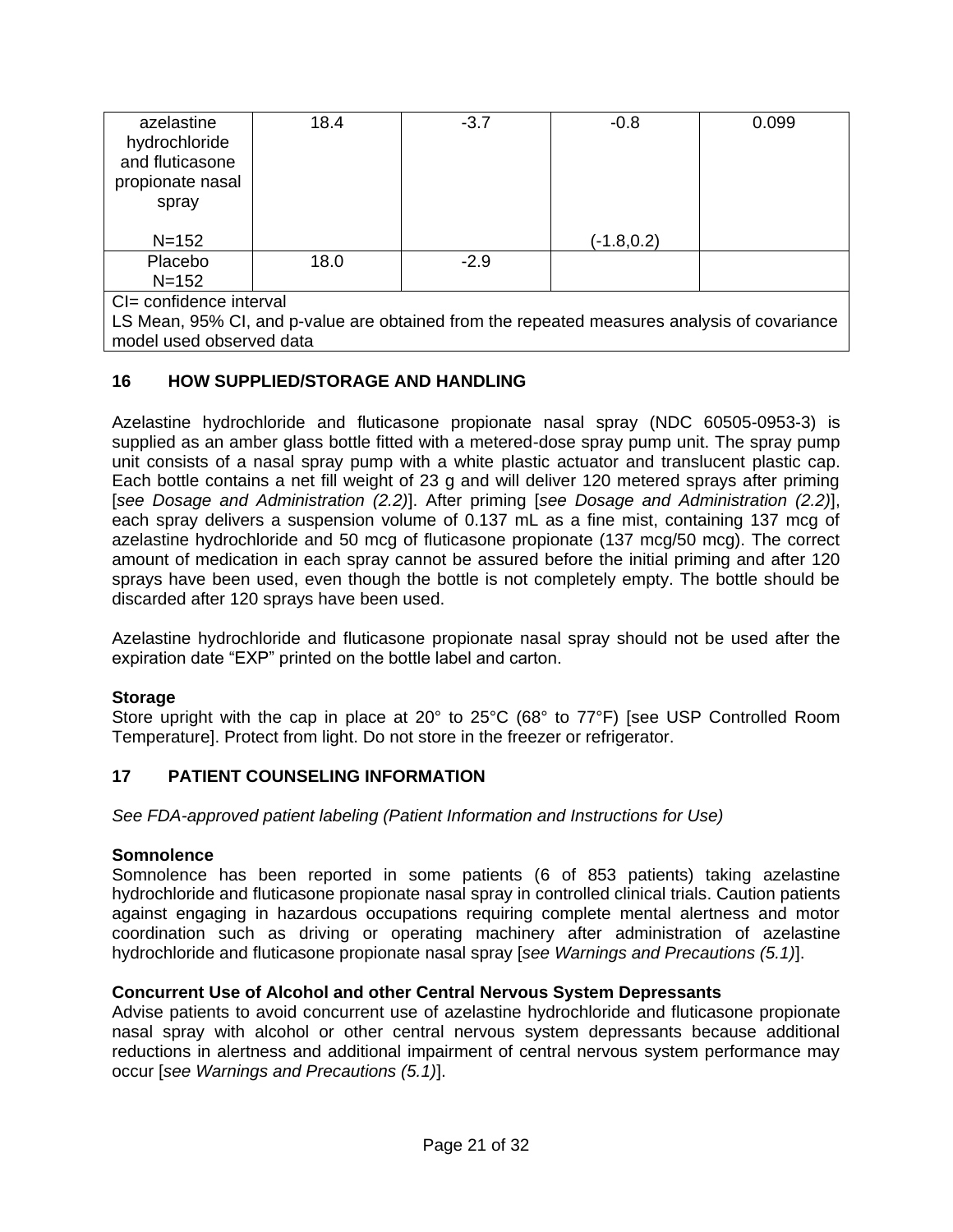#### **Local Nasal Effects**

Nasal corticosteroids are associated with epistaxis, nasal ulceration, nasal septal perforation, *Candida albicans* infection and impaired wound healing. Patients who have experienced recent nasal ulcers, nasal surgery, or nasal trauma should not use azelastine hydrochloride and fluticasone propionate nasal spray until healing has occurred [*see Warnings and Precautions (5.2)*].

#### **Glaucoma and Cataracts**

Inform patients that glaucoma and cataracts are associated with nasal and inhaled corticosteroid use. Advise patients to inform his/her health care provider if a change in vision is noted while using azelastine hydrochloride and fluticasone propionate nasal spray [*see Warnings and Precautions (5.3)*].

#### **Immunosuppression**

Warn patients who are on immunosuppressant doses of corticosteroids to avoid exposure to chickenpox or measles and, if exposed, to consult their physician without delay. Inform patients of potential worsening of existing tuberculosis, fungal, bacterial, viral or parasitic infections, or ocular herpes simplex [*see Warnings and Precautions (5.4)*].

#### **Effect on Growth**

Corticosteroids may cause a reduction in growth velocity when administered to pediatric patients. Monitor the growth routinely of pediatric patients receiving azelastine hydrochloride and fluticasone propionate nasal spray [*see Use in Specific Populations (8.4)*].

#### **Priming**

Instruct patients to shake the bottle gently before each use and prime the pump before initial use and when azelastine hydrochloride and fluticasone propionate nasal spray has not been used for 14 or more days [*see Dosage and Administration (2.2)*].

#### **Keep Spray Out of Eyes**

Instruct patients to avoid spraying azelastine hydrochloride and fluticasone propionate nasal spray into their eyes.

#### **Keep Out of Children's Reach**

Instruct patients to keep azelastine hydrochloride and fluticasone propionate nasal spray out of the reach of children. If a child accidentally ingests azelastine hydrochloride and fluticasone propionate nasal spray, seek medical help or call a poison control center immediately.

#### **Potential Drug Interactions**

Advise patients that coadministration of azelastine hydrochloride and fluticasone propionate nasal spray and ritonavir is not recommended and to be cautious if azelastine hydrochloride and fluticasone propionate nasal spray is coadministered with ketoconazole [*see Drug Interactions (7.2)*].

| Manufactured by: | Manufactured for: |
|------------------|-------------------|
| Apotex Inc.      | Apotex Corp.      |
| Toronto, Ontario | Weston, FL        |
| Canada M9L 1T9   | 33326             |

February 2020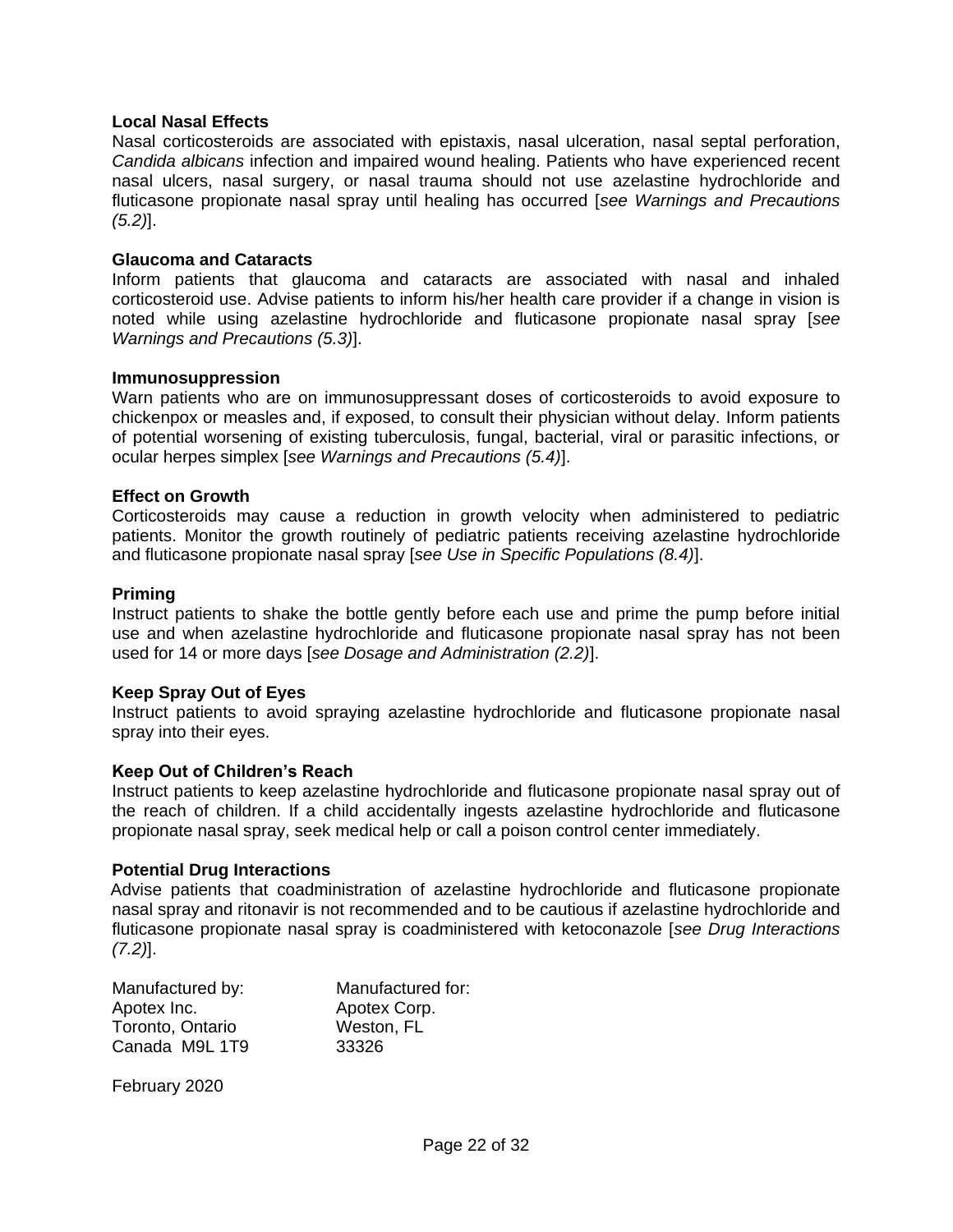# **PATIENT INFORMATION**

## **Azelastine Hydrochloride and Fluticasone Propionate Nasal Spray**

#### **Important: For use in your nose only**

#### **What is azelastine hydrochloride and fluticasone propionate nasal spray?**

- Azelastine hydrochloride and fluticasone propionate nasal spray is a prescription medicine used to treat symptoms of seasonal allergic rhinitis in people 6 years of age and older, who need treatment with both azelastine hydrochloride and fluticasone propionate.
- Azelastine hydrochloride and fluticasone propionate nasal spray may help to reduce your nasal symptoms including stuffy nose, runny nose, itching, and sneezing.

It is not known if azelastine hydrochloride and fluticasone propionate nasal spray is safe or effective in children under 4 years of age.

#### **What should I tell my healthcare provider before using azelastine hydrochloride and fluticasone propionate nasal spray?**

### **Before using azelastine hydrochloride and fluticasone propionate nasal spray tell your healthcare provider if you:**

- have had recent nasal sores, nasal surgery, or nasal injury
- have eye or vision problems, such as cataracts or glaucoma (increased pressure in your eye)
- have tuberculosis or any untreated fungal, bacterial, viral infections or eye infections caused by herpes
- have been near someone who has chickenpox or measles
- are not feeling well or have any other symptoms that you do not understand
- have any other medical conditions
- are pregnant or plan to become pregnant
- are breastfeeding or plan to breastfeed. It is not known if azelastine hydrochloride and fluticasone propionate nasal spray passes into your breast milk. Talk to your healthcare provider about the best way to feed your baby while using azelastine hydrochloride and fluticasone propionate nasal spray.

**Tell your healthcare provider about all the medicines you take**, including prescription and over-the-counter medicines, vitamins, and herbal supplements.

Azelastine hydrochloride and fluticasone propionate nasal spray and other medicines may affect each other, causing side effects.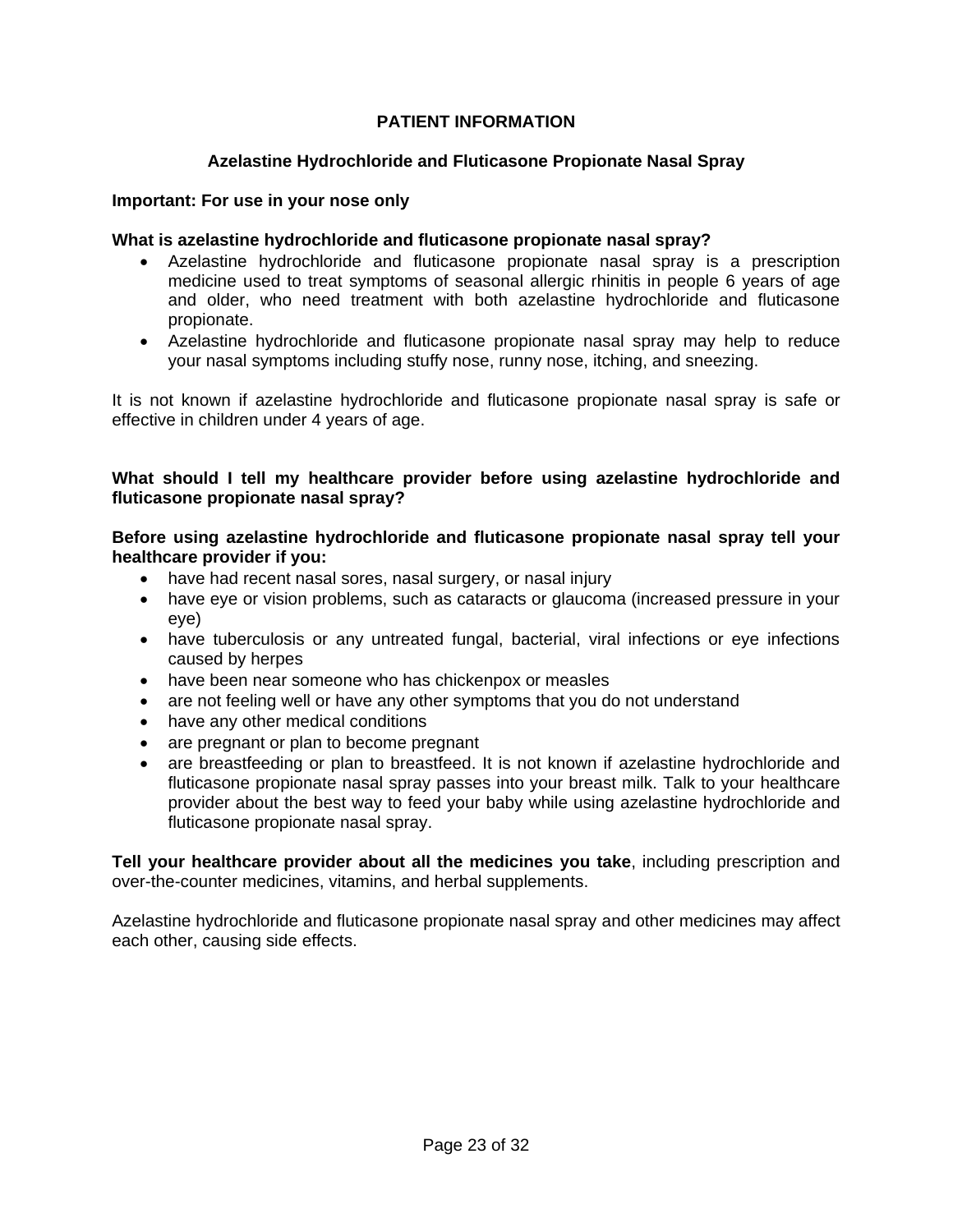## **Especially tell your healthcare provider if you take:**

- ritonavir (Norvir) or medicines that contain ritonavir (commonly used to treat HIV infection or AIDS)
- ketoconazole, fluconazole, or itraconazole (for fungal infections)

Ask your healthcare provider or pharmacist for a list of these medications, if you are not sure.

Know the medicines you take. Keep a list of your medicines and show it to your healthcare provider and pharmacist when you get a new medicine.

#### **How should I use azelastine hydrochloride and fluticasone propionate nasal spray?**

- Read the **Instructions for Use** at the end of this leaflet for information about the right way to use azelastine hydrochloride and fluticasone propionate nasal spray.
- Azelastine hydrochloride and fluticasone propionate nasal spray is for use in your nose only. Do not spray it into your eyes or mouth. If you spray azelastine hydrochloride and fluticasone propionate nasal spray into your eyes, flush your eye(s) with large amounts of water for 10 minutes and then call your healthcare provider.
- Use azelastine hydrochloride and fluticasone propionate nasal spray exactly as your healthcare provider tells you to use it. Your healthcare provider will tell you how much azelastine hydrochloride and fluticasone propionate nasal spray to use and when to use it.
- If a child accidentally swallows azelastine hydrochloride and fluticasone propionate nasal spray or you use too much azelastine hydrochloride and fluticasone propionate nasal spray, call your healthcare provider or go to the nearest hospital emergency room right away.

#### **What should I avoid while using azelastine hydrochloride and fluticasone propionate nasal spray?**

- Azelastine hydrochloride and fluticasone propionate nasal spray can cause sleepiness or drowsiness. Do not drive, operate machinery, or do anything that needs you to be alert until you know how azelastine hydrochloride and fluticasone propionate nasal spray affects you.
- Do not drink alcohol or take any other medicines that may cause you to feel sleepy while using azelastine hydrochloride and fluticasone propionate nasal spray. It can increase your chances of having serious side effects.

### **What are the possible side effects of azelastine hydrochloride and fluticasone propionate nasal spray?**

#### **Azelastine hydrochloride and fluticasone propionate nasal spray may cause serious side effects including:**

- Sleepiness or drowsiness.
- **Nasal Problems.** Symptoms of nasal problems may include:
	- o crusting in the nose
	- o nosebleeds
	- o runny nose
	- $\circ$  hole in the cartilage between your nose (nasal septal perforation). A whistling sound when you breathe may be a symptom of nasal septal perforation.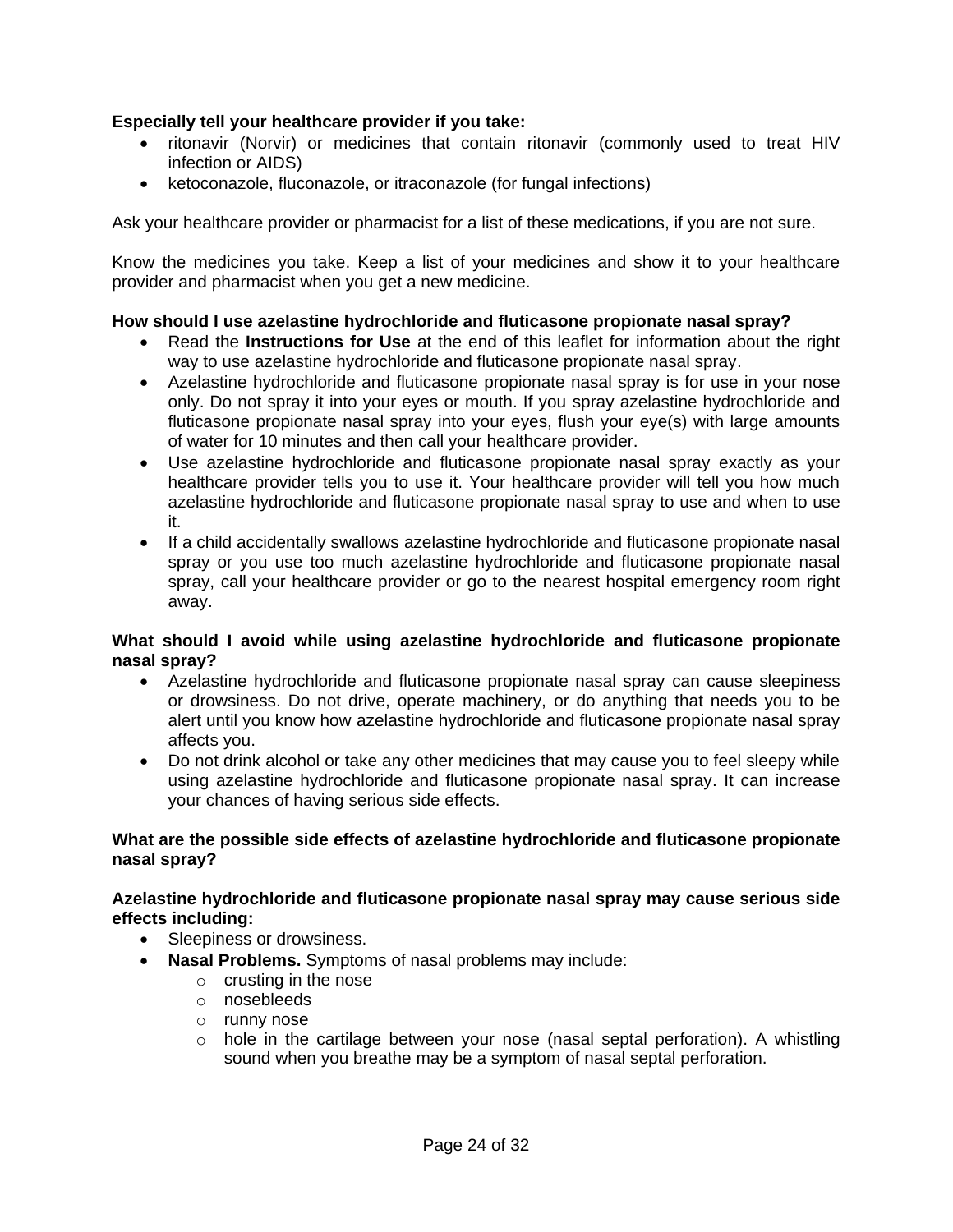- Slow wound healing. You should not use azelastine hydrochloride and fluticasone propionate nasal spray until your nose has healed if you have a sore in your nose, if you have had surgery on your nose, or if your nose has been injured.
- Thrush (candida), a fungal infection in your nose and throat. Tell your healthcare provider if you have any redness or white colored patches in your nose or mouth.
- Eye problems, such as glaucoma or cataracts. Some people may have eye problems, including glaucoma and cataracts. You should have regular eye exams when using azelastine hydrochloride and fluticasone propionate nasal spray.
- Immune system problems that may increase your risk of infections. Azelastine hydrochloride and fluticasone propionate nasal spray may cause problems with the way your immune system protects your body against infection and increase your risk of infection. Avoid contact with people who have contagious diseases such as chickenpox or measles while you use azelastine hydrochloride and fluticasone propionate nasal spray. Symptoms of infection may include:
	- o fever
	- o aches or pains
	- o chills
	- o feeling tired
- Adrenal Insufficiency. Adrenal insufficiency is a condition in which the adrenal glands do not make enough steroid hormones. Symptoms of adrenal insufficiency may include:
	- o tiredness
	- o weakness
	- o nausea
	- o vomiting
	- o low blood pressure
- Slowed or delayed growth in children. A child's growth should be checked regularly while using azelastine hydrochloride and fluticasone propionate nasal spray.

# **Call your healthcare provider or get medical help right away if you have symptoms of any of the serious side effects listed above.**

The most common side effects of azelastine hydrochloride and fluticasone propionate nasal spray include:

- changes in taste
- nosebleeds
- headache

Tell your healthcare provider if you have any side effect that bothers you or that does not go away. These are not all of the possible side effects of azelastine hydrochloride and fluticasone propionate nasal spray. For more information, ask your healthcare provider or pharmacist.

Call your doctor for medical advice about side effects. You may report side effects to FDA at 1- 800-FDA-1088.

# **How should I store azelastine hydrochloride and fluticasone propionate nasal spray?**

- Store azelastine hydrochloride and fluticasone propionate nasal spray upright at 20° to 25°C (68° to 77°F) [see USP Controlled Room Temperature].
- Do not freeze or refrigerate azelastine hydrochloride and fluticasone propionate nasal spray.
- Protect azelastine hydrochloride and fluticasone propionate nasal spray from light.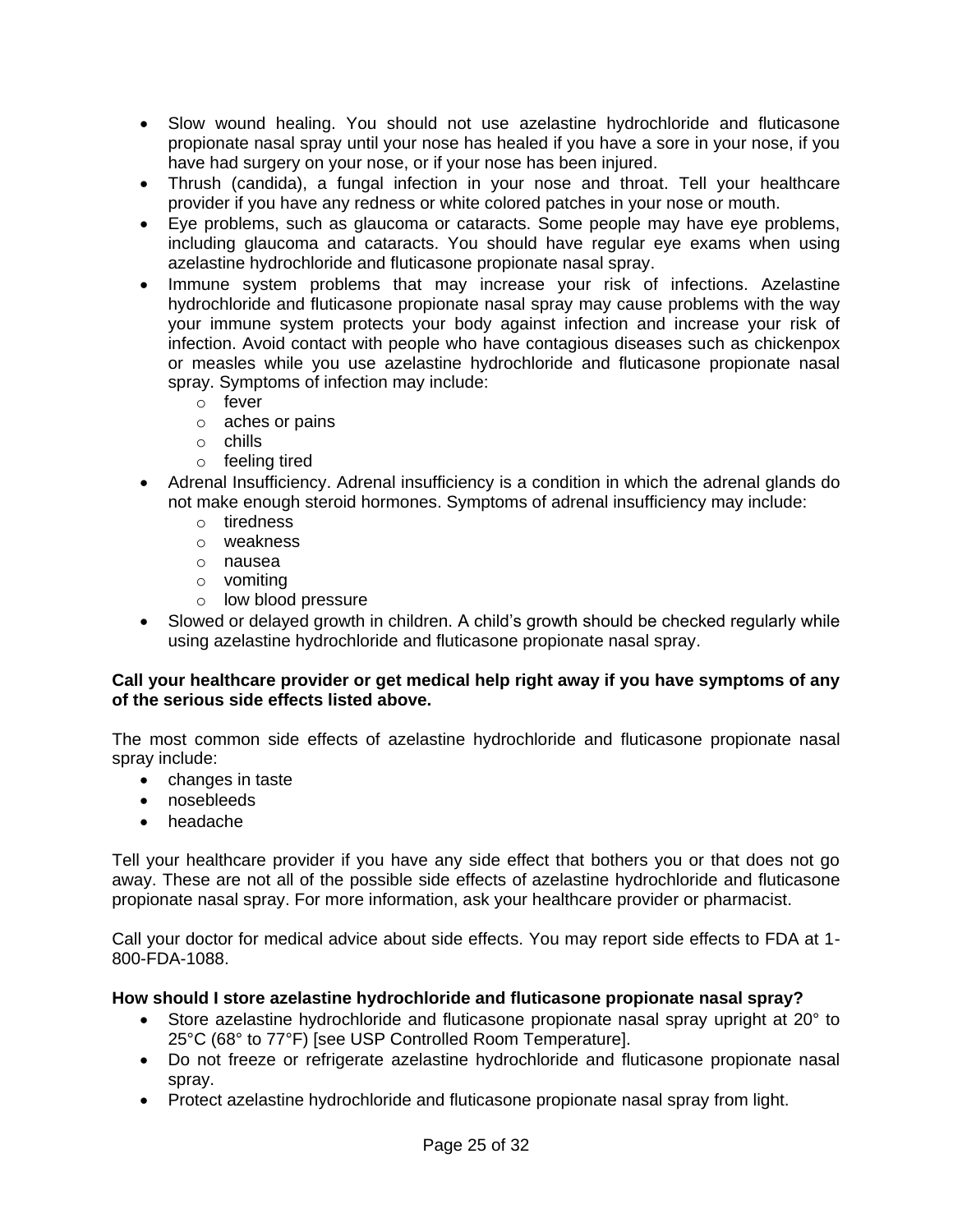- Safely throw away medicine that is out of date or no longer needed.
- Throw away your azelastine hydrochloride and fluticasone propionate nasal spray bottle after using 120 sprays after initial priming. Even though the bottle may not be completely empty, you may not get the correct dose of medicine if you continue to use it.

### **Keep azelastine hydrochloride and fluticasone propionate nasal spray and all medicines out of reach of children.**

#### **General information about the safe and effective use of azelastine hydrochloride and fluticasone propionate nasal spray**

Medicines are sometimes prescribed for purposes other than those listed in a Patient Information leaflet. Do not use azelastine hydrochloride and fluticasone propionate nasal spray for a condition for which it was not prescribed. Do not give azelastine hydrochloride and fluticasone propionate nasal spray to other people, even if they have the same symptoms that you have. It may harm them.

This Patient Information leaflet summarizes the most important information about azelastine hydrochloride and fluticasone propionate nasal spray. If you would like more information, talk with your healthcare provider. You can ask your pharmacist or healthcare provider for information about azelastine hydrochloride and fluticasone propionate nasal spray that is written for health professionals.

For more information, call Apotex Corp. at 1-800-706-5575.

#### **What are the ingredients in azelastine hydrochloride and fluticasone propionate nasal spray?**

**Active ingredients:** azelastine hydrochloride and fluticasone propionate

**Inactive ingredients:** benzalkonium chloride, edetate disodium dihydrate, glycerin, microcrystalline cellulose and carboxymethylcellulose sodium, phenylethyl alcohol, polysorbate 80, and purified water.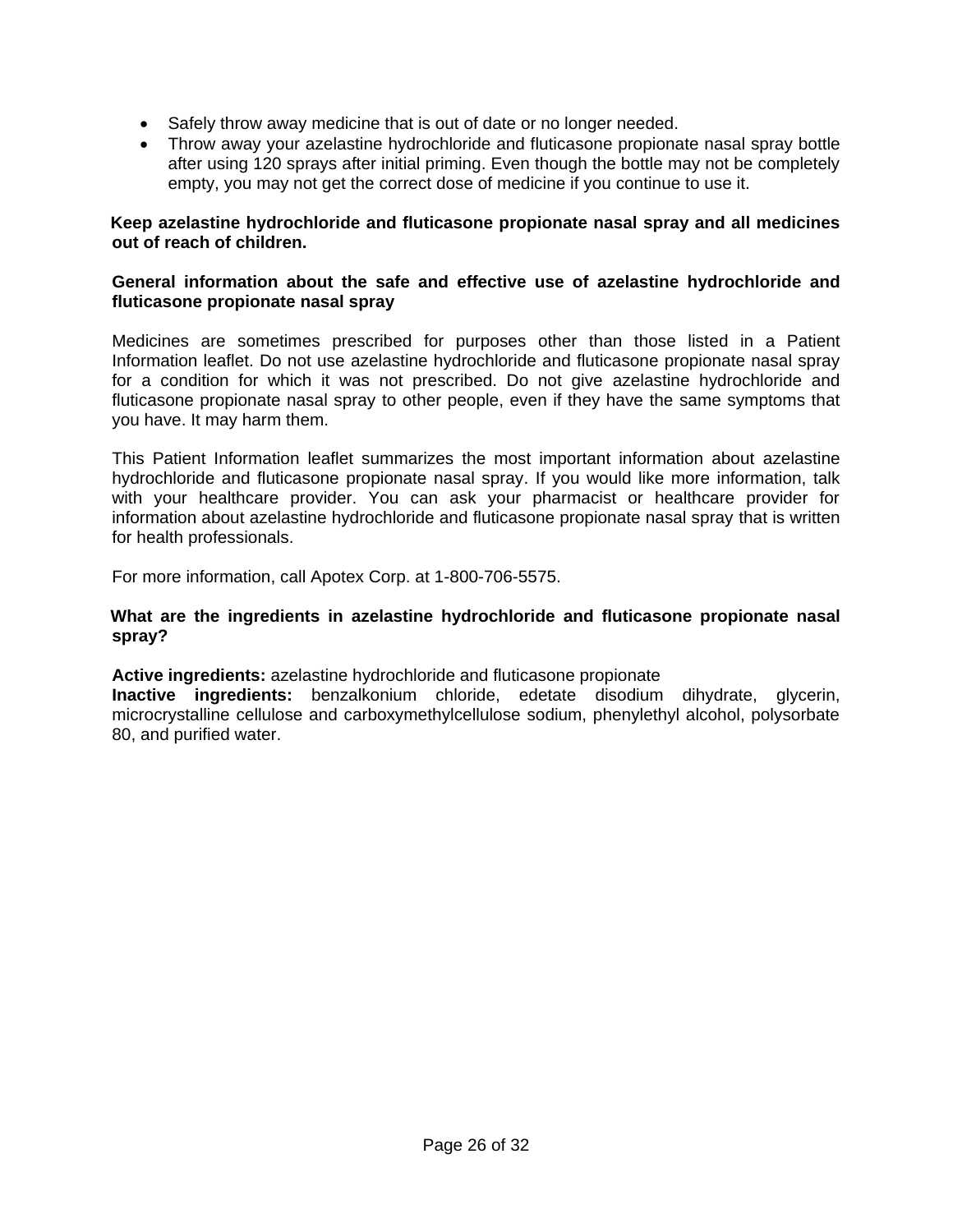## **Instructions for Use**

# **Azelastine Hydrochloride and Fluticasone Propionate Nasal Spray**

### **For use in your nose only. Do not spray in your eyes.**

Read the Instructions for Use before you start to use azelastine hydrochloride and fluticasone propionate nasal spray and each time you get a refill. There may be new information. This leaflet does not take the place of talking with your healthcare provider about your medical condition or treatment. Before you use azelastine hydrochloride and fluticasone propionate nasal spray, make sure your healthcare provider shows you the right way to use it.

### **Shake the bottle gently before each use.**

## **Your azelastine hydrochloride and fluticasone propionate nasal spray pump (See Figure A).**



**Instructions for Using Your azelastine hydrochloride and fluticasone propionate nasal spray pump.** 

**Before you use azelastine hydrochloride and fluticasone propionate nasal spray for the first time, you will need to shake the bottle gently and prime the pump.** 

### **Priming your azelastine hydrochloride and fluticasone propionate nasal spray pump**

Before you prime the bottle, shake it gently.

### **Step 1.**

Remove the translucent plastic cap from the spray pump tip of the bottle. **(See Figure B)**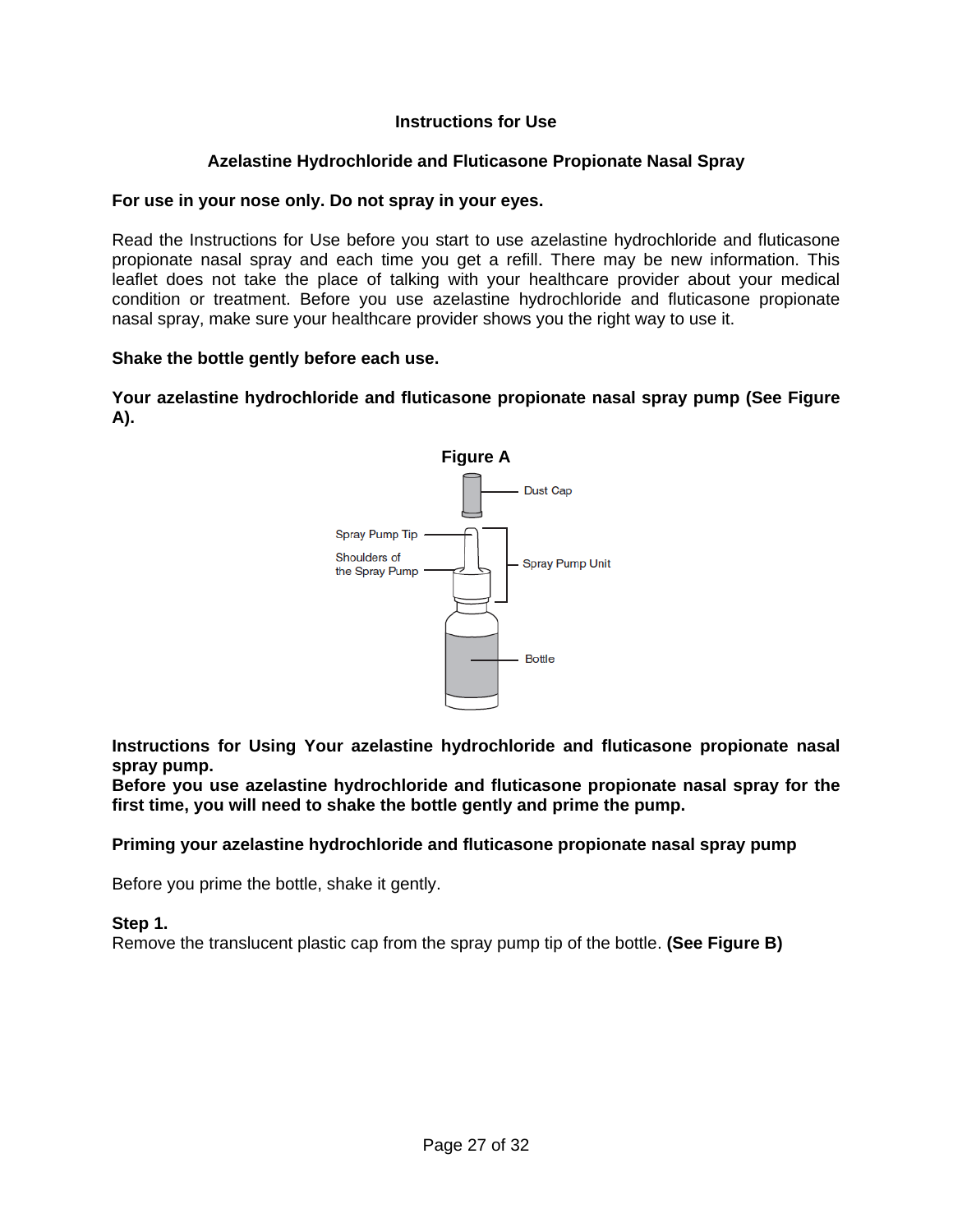

## **Step 2.**

Hold the bottle upright with two fingers on the shoulders of the spray pump unit and put your thumb on the bottom of the bottle. Press upward with your thumb and release for the pumping action.

- Repeat the pumping action until you see a fine mist. You should see a fine mist of the medicine after 6 pumps or less. **(See Figure C)**
- To get a fine mist of medicine, you must repeat the pumping action fast and use firm pressure against the bottom of the bottle.
- If you see a stream of liquid, the spray will not work right and may cause nasal discomfort.
- If you do not use azelastine hydrochloride and fluticasone propionate nasal spray for 14 or more days, you will need to shake the bottle gently, and prime the pump with 1 spray or until you see a fine mist. If you do not see a fine mist, clean the tip of the spray nozzle. See the cleaning section below.
- **Once you see the fine mist of medicine, your azelastine hydrochloride and fluticasone propionate nasal spray pump is ready for use.**

**Figure C**



# **Using your azelastine hydrochloride and fluticasone propionate nasal spray:**

### **Step 3.**

Gently blow your nose to clear nostrils. **(See Figure D)**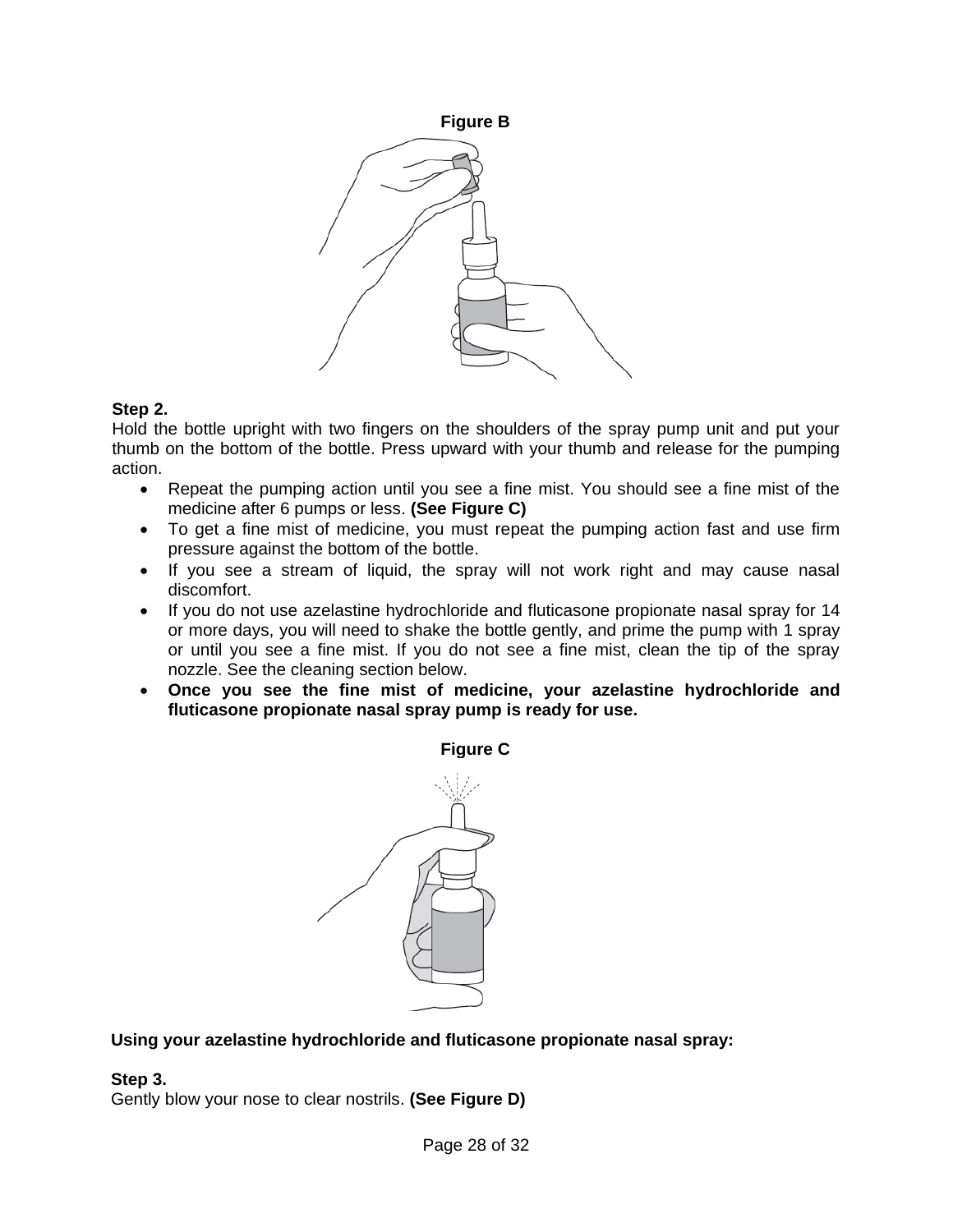

### **Step 4.**

Shake the bottle gently. Close 1 nostril with a finger. Tilt your head forward slightly. Keep the bottle upright and carefully place the spray pump tip ¼ to ½ inch into your other nostril. **(See Figure E)**

**Figure E**



# **Step 5.**

For each spray firmly press the pump 1 time. Keep your head tilted down and at the same time, gently breathe in through your nostril. **(See Figure F)** 

**Do not** spray directly onto the nasal septum (the wall between your 2 nostrils).

- Repeat Step 5 in your other nostril.
- **Do not tilt your head back.** This will help to keep the medicine from going into your throat.
- If the medicine goes into your throat you may get a bitter taste in your mouth. This is normal.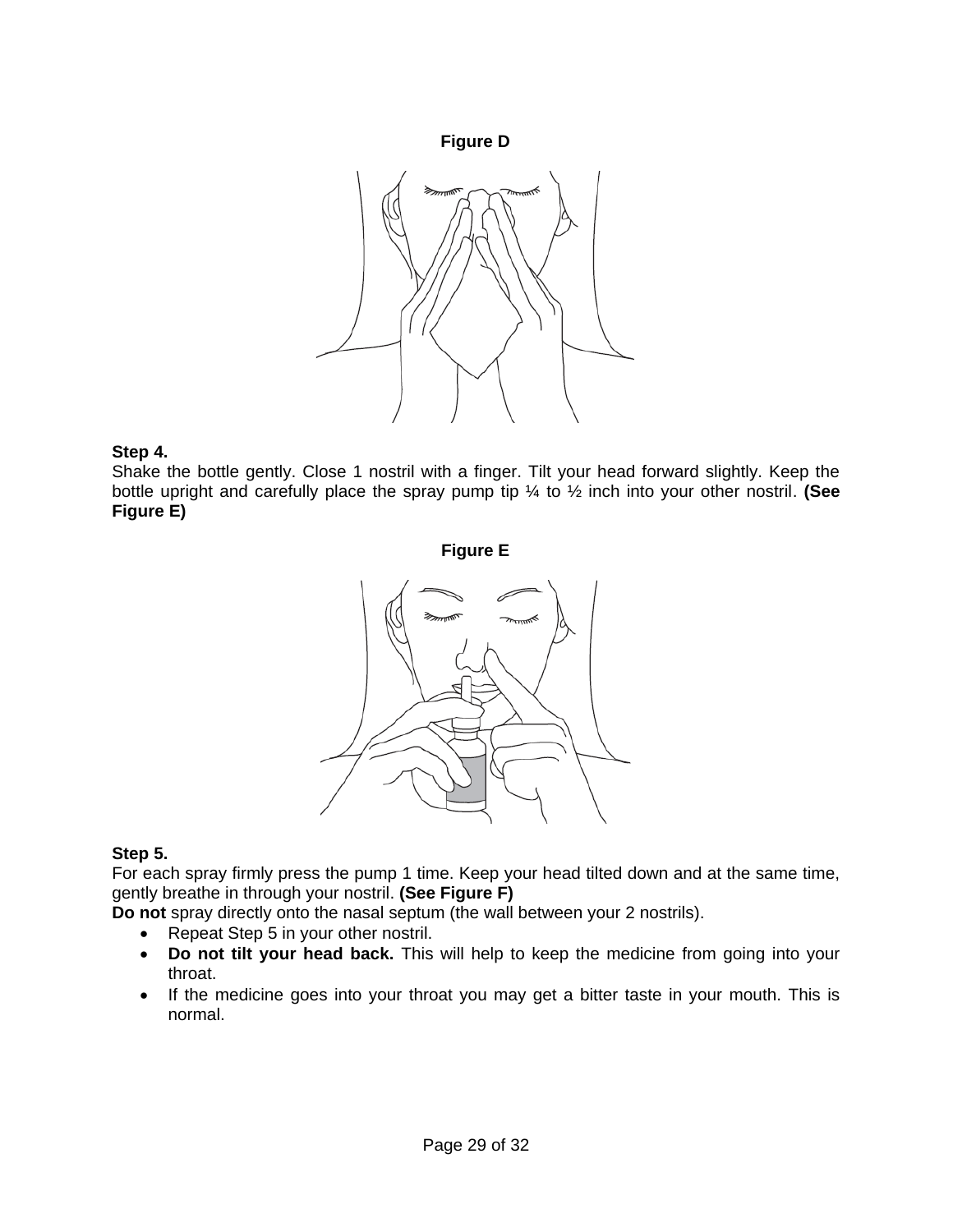



### **Step 6.**

When you finish using azelastine hydrochloride and fluticasone propionate nasal spray, wipe the spray tip with a clean tissue or cloth. Put the dust cap back on the spray pump tip of the bottle. **(See Figure G)**



Each bottle of azelastine hydrochloride and fluticasone propionate nasal spray contains enough medicine for you to spray medicine from the bottle 120 times. **After initial priming, do not use your bottle of azelastine hydrochloride and fluticasone propionate nasal spray after 120 sprays.** You may not receive the right amount of medicine. Keep track of the number of sprays you use from your bottle of azelastine hydrochloride and fluticasone propionate nasal spray and throw away the bottle even if it has medicine left in it.

# **Do not count any sprays used for initially priming the bottle.**

# **Cleaning the Spray Pump Tip:**

Your azelastine hydrochloride and fluticasone propionate nasal spray should be cleaned at least 1 time each week. To do this: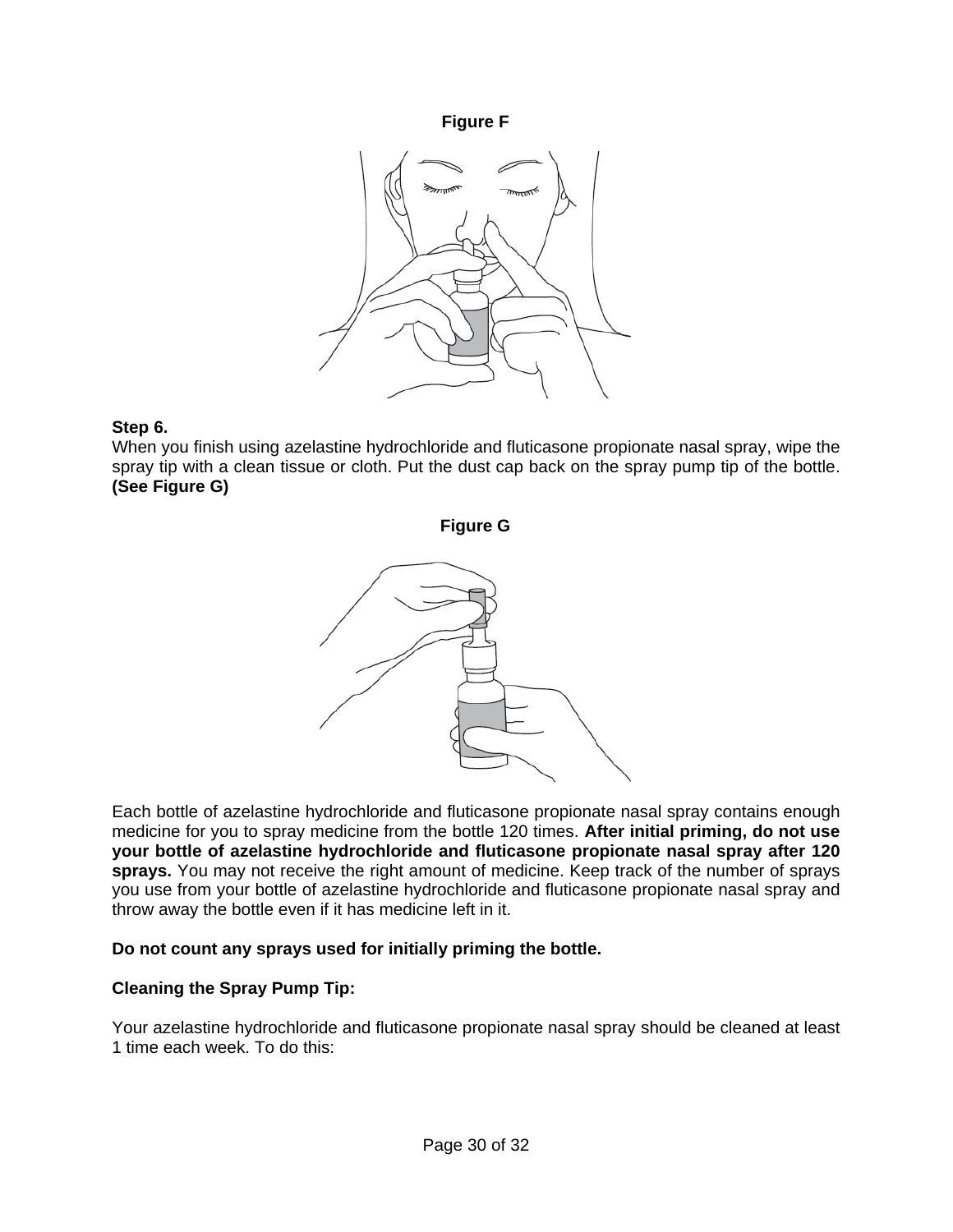## **Step 7.**

Remove the cap and then gently pull upward on the spray pump unit to remove it from the bottle. **(See Figure H)**





### **Step 8.**

Wash the spray pump unit and cap in warm tap water. **(See Figure I)**

**Figure I**



## **Step 9.**

Allow to dry completely. When dry, place the spray pump unit and cap back on the bottle. **(See Figure J)**